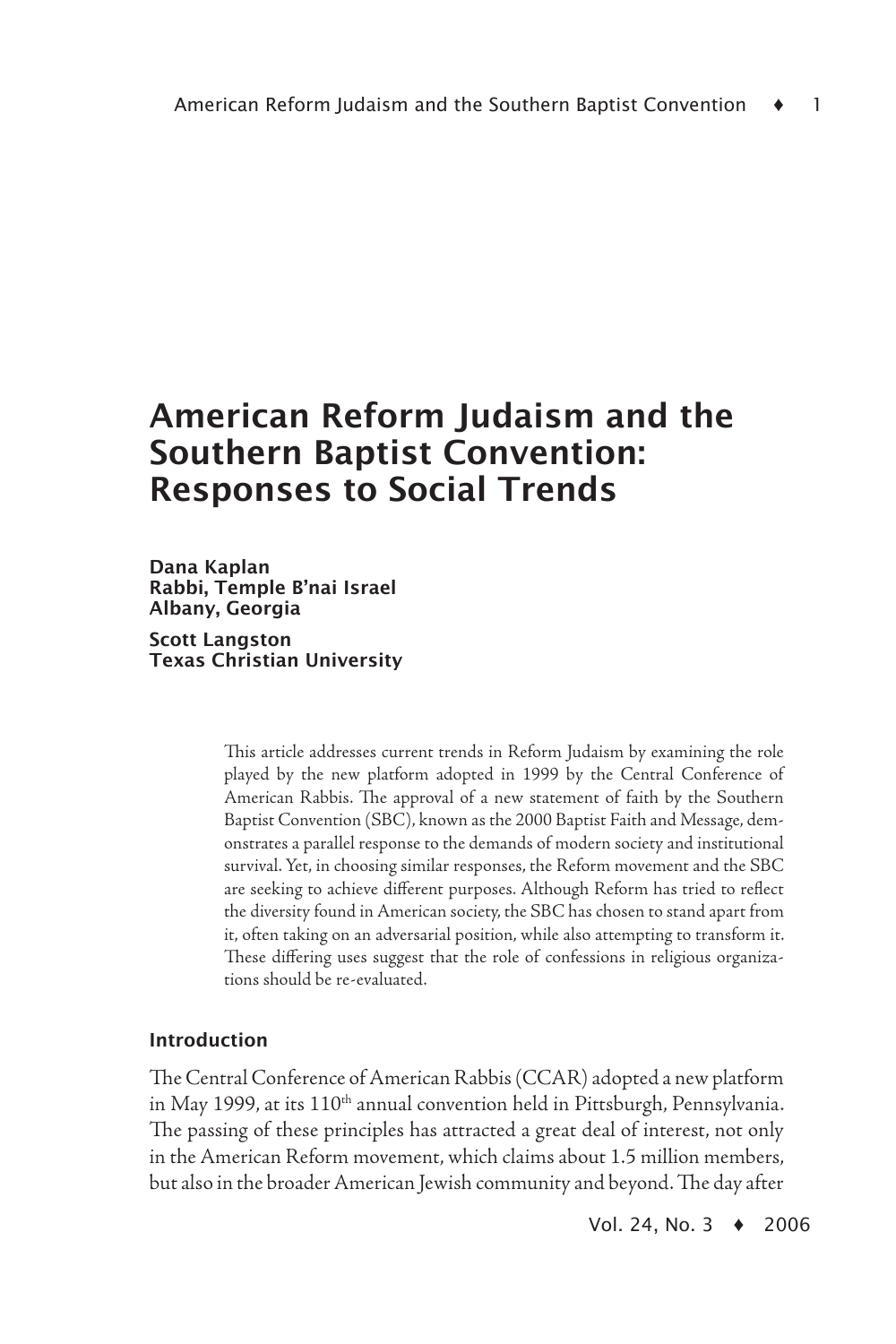#### Dana Kaplan and Scott Langston  $\overline{2}$

the conference, *The New York Times* reported on the passing of the platform in an article that appeared on page one of the first section of that newspaper, a place of honor extremely rare for a religious conference.1 This article will seek to describe the current trends in the Reform movement today, and the place of that platform within those trends, while at the same time juxtaposing these with trends within the Southern Baptist Convention. These two entities have chosen to respond to the same social and cultural developments in ways that at times are strikingly similar. Yet their responses have taken them in different directions.

The American Reform movement claims to be the largest liberal denomination in the United States and is organized into the Union of American Hebrew Congregations (UAHC). Local Reform synagogues are part of the national structure that includes the Hebrew Union College-Jewish Institute of Religion (HUC-JIR), the CCAR, and UAHC. The UAHC is a constituent of the World Union for Progressive Judaism (WUPJ), and in fact is the largest constituent organization of the WUPJ.2

The CCAR adopted their new *A Statement of Principles for Reform Ju*daism, popularly known as the "1999 Pittsburgh Platform," in May 1999.<sup>3</sup> Despite the popular perception that a "platform" had been passed, this was not semantically accurate. There was a conscious decision made to call the document a statement of principles rather than a platform because a statement of principles would indicate where the movement stood today, whereas a platform would indicate where the movement was going in the future. This was something that many of the rabbinic leaders wanted to avoid. However, for the purposes of this article and for the sake of brevity, the authors will use the word "platform" interchangeably with "statement of principles."

Contained in *A Statement of Principles for Reform Judaism* were principles that had caused much consternation in the months prior to its passing, and the controversy was of interest not only in the American Reform movement, but also in the entire American Jewish community. The media, questioning the meaning of the final vote, put forth various interpretations of this document. From one point of view, it was seen as a victory for the resurgence of

<sup>1</sup> *New York Times*. May 27, 1999, p. 1.

<sup>&</sup>lt;sup>2"</sup>The World Union for Progressive Judaism: An Introduction to Our Organization, Our Work, Our Needs," Official Publication of the WUPJ, undated.

<sup>&</sup>lt;sup>3</sup>The text of this platform can be found at <u>http://ccarnet.org/documentsandpositions/</u> platforms/.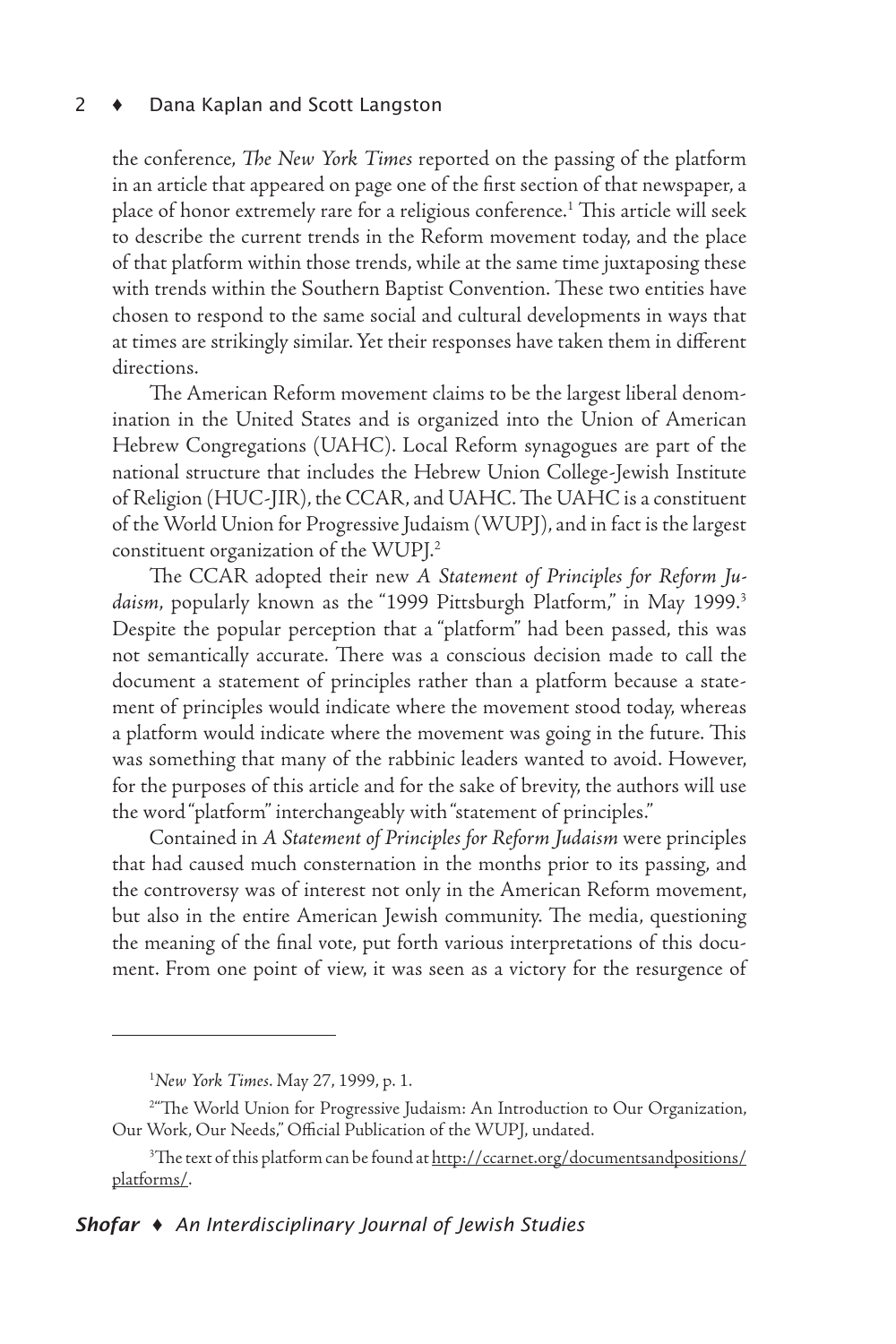traditionalism, but the neo-traditionalists saw it as less than they had expected and more of a compromise with those who had maintained ties to Classical Reform Judaism. The debate brought home the fact that congregants within Reform Judaism are as diverse as its numbers. Regional factors certainly play a role, but the personal religious backgrounds of the congregants are probably a more important factor. The scope of Reform Judaism is a wide continuum, and while most Reform Jews practice their Judaism with a certain amount of ritual, many are virtually non-practicing Jews. At the other end of the spectrum are Reform Jews whose religious practice can be considered very traditional.

#### Historical Background

The Reform movement is one of the three major movements in American Judaism. Although Germany specifically, and Central Europe in general, was the birthplace of the Reform movement, it was in the United States that Reform Judaism became most widespread. Many Jewish immigrants wanted a form of Judaism that would allow them to adapt to the structure and ethos of American society while still maintaining a loyalty and affiliation with the religion of their forefathers. This form of Judaism, which allowed for change—particularly pragmatic-based innovations—met with a great deal of success. Reforms were generally introduced piecemeal in response to changes in the local social and economic conditions. By the closing decades of the 19th century, a form of Reform Judaism developed in America which stressed the Jewish belief in ethical monotheism and the mission of Israel. Classical Reform Judaism placed a heavy emphasis on belief and minimized many aspects of traditional ritual. The Pittsburgh Platform of 1885 was the definitive statement of Classical Reform belief. This platform became the quasi-authoritative position paper of the theology and ritual practice of American Reform Judaism from its conception until 1937, when a new and radically different platform was adopted.

As early as the 1920s, certain factions within the Reform movement began to re-embrace selected aspects of the Jewish tradition. After the rise of the Nazi party in Germany in 1933, many American Reform Jews began to slowly readopt a conscious ethnic identity that an earlier generation had attempted to stifle and deny. In 1937 the CCAR adopted a new platform at Columbus, Ohio, which distanced itself from some, but not all, of the religious conceptions expressed in the Pittsburgh Platform. The Reform movement began to take concrete steps to accept the reality of the Zionist movement, and there were numerous signs that many of the once-rejected traditionalist symbols were beginning to make a comeback. This trend continued to gain momentum in the subsequent decades and is reflected in the 1976 San Francisco state-

Vol. 24, No. 3 ♦ 2006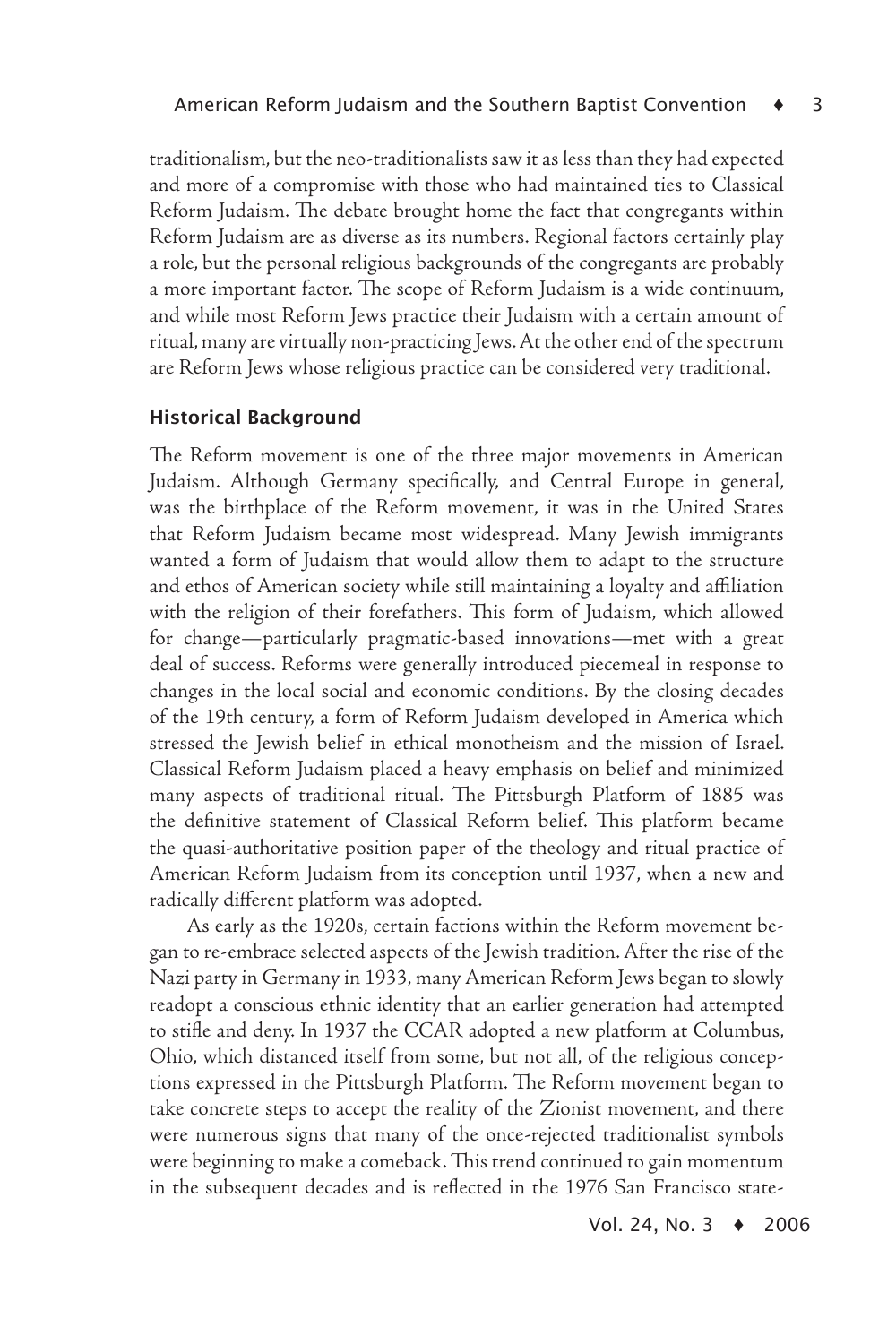ment. But since 1976 the Reform movement has developed in new and somewhat unexpected directions. Rabbi Richard N. Levy, then President of the CCAR, used these dramatic changes, which included the Patrilineal Descent Resolution of 1983, the development of an outreach program to intermarried families and others, the establishment of a significant number of congregations with special outreach to gays and lesbians, and other innovations, to justify the need for a new statement of religious principles.

On May 26, 1999, the CCAR met at the historic Rodef Shalom Congregation in Pittsburgh. This was the same congregation that had hosted the 1885 Pittsburgh Platform that had symbolized the hallmark rejection of Jewish tradition. The rabbis voted to adopt the new Platform by a vote of 324–68, with 9 abstentions. This was the culmination of more than a year of intense and sometimes acrimonious debate that began when Rabbi Levy proposed an initial draft of a platform advocating that Reform Jews consider trying out and perhaps adopting many ritual practices that had formerly been regarded as simply not practiced in a Reform context. The suggestion that Reform Jews might consider eating kosher food, taking ritual baths in a mikveh, and even wearing tefillin (phylacteries) was shocking to some, and others considered such proposals as an attack on their entire approach to religious life. While many people applauded the tone and the substance of the proposed platform, many others were distressed and saddened by what they felt was an abrogation of the historical positions of the Reform movement. Levy's proposals struck a raw nerve and precipitated a major debate over the direction that the Reform movement should take.

# The Southern Baptist Convention and the Baptist Faith and Message

The struggles centering around the efforts of the CCAR to generate a new platform both parallel and diverge from the production of a new statement of belief by the Southern Baptist Convention (SBC). At the same time that the CCAR was developing a new platform, so was the SBC. On June 14, 2000, the Southern Baptist Convention, the largest Protestant denomination in the United States, adopted a revision of its statement of faith, known as the Baptist Faith and Message (BF&M).4 This was not the first time Southern Baptists had expressed or revised their confession. Although the SBC has

<sup>&</sup>lt;sup>4</sup>The text of this statement can be found at: http://www.sbc.net/bfm/bfm2000.asp. See also "SBC president names study committee to review 'Baptist Faith and Message,'" *Associated Baptist Press (*August 26, 1999).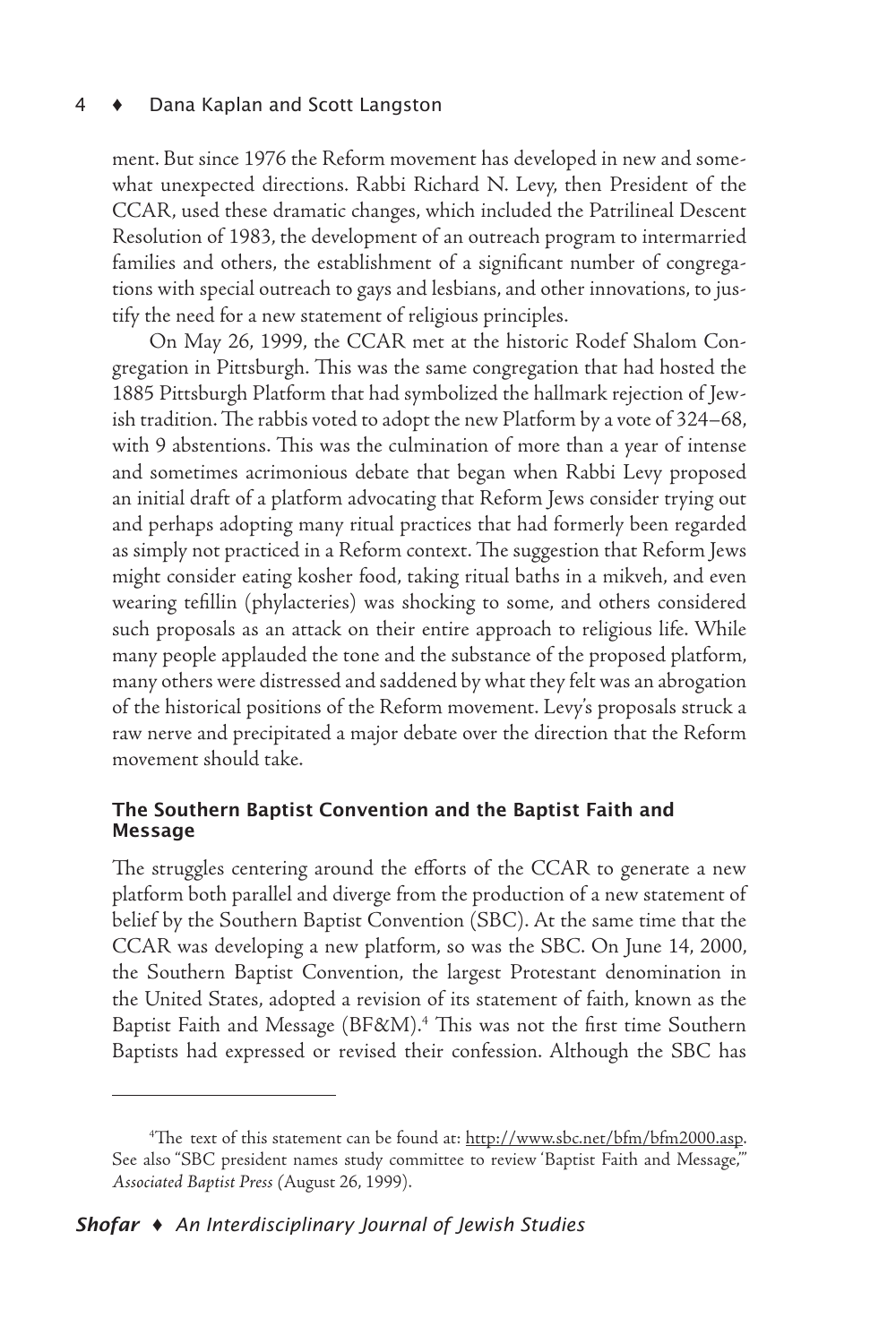been in existence since 1845, it did not adopt the BF&M until 1925; the convention subsequently revised it in 1963 and 1998. The 1998 revision was somewhat minor and served as a prelude to the 2000 statement. Even though the SBC did not adopt a confession of faith until 1925, other confessions had been generally adhered to, with the most important being the Philadelphia Confession of 1742 and the New Hampshire Confession of 1833.5

The adoption of the 1999 Pittsburgh Platform and the 2000 BF&M reveals two religious organizations struggling with the demands of modern society and institutional survival. The CCAR and the SBC are responding to similar stimuli. In part, both have chosen to deal with these factors in the same manner, but with drastically different implications. Whereas the Reform movement has attempted to reflect society, the SBC has sought to set itself apart from society. One of the main ways it has of doing this is in the reformulation of the BF&M.

Born out of a perceived need to respond to societal changes, the preamble to the 2000 BF&M clearly reflects this desire when it says:

> New challenges to faith appear in every age. A pervasive anti-supernaturalism in the culture was answered by Southern Baptists in 1925, when the Baptist Faith and Message was first adopted by this Convention. In 1963, Southern Baptists responded to assaults upon the authority and truthfulness of the Bible by adopting revisions to the Baptist Faith and Message. The Convention added an article on "The Family" in 1998, thus answering cultural confusion with the clear teachings of Scripture. Now, faced with a culture hostile to the very notion of truth, this generation of Baptists must claim anew the eternal truths of the Christian faith.

In a letter accompanying the report of the committee charged with revising the confession, committee chairman, Adrian Rogers, pastor of Bellevue Baptist Church in Memphis, Tennessee, elaborated on the societal aspects to which the SBC was responding. According to him,

> Our generation faces the reality of a postmodern culture, complete with rampant relativism and the denial of absolute truth. A pervasive secularism has infected our society and its corrosive effects are evident throughout the life of our nation. Moral decay and assaults upon cherished truths dominate the arena in which we must now minister, and to which we must now proclaim the Gospel.6

<sup>5</sup> H. Leon McBeth, *The Baptist Heritage: Four Centuries of Witness* (Nashville: Broadman Press, 1987).

<sup>6</sup> Adrian Rogers, "Message from the Chairman of the Committee on the Baptist Faith and Message." Http://www.sbc.net/bfm/bfmchairman.asp (date visited January 3, 2003).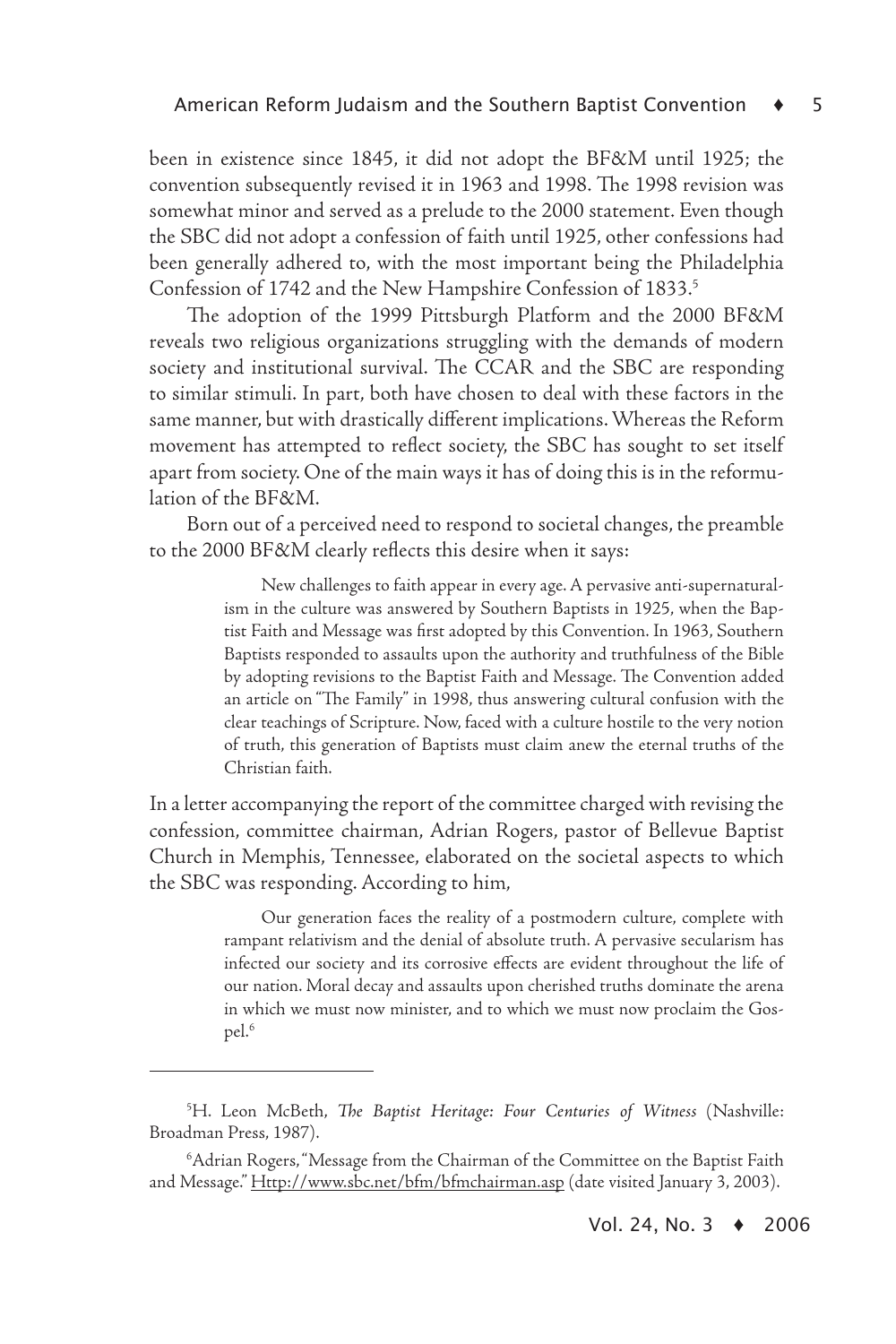Rogers, who was the first president elected by the fundamentalist faction that took over the SBC in 1979, went on to identify nine areas in which changes had been made. They included the making "more explicit" of the "total truthfulness and trustworthiness of the Bible," further clarifying the nature of God and the substitutionary nature of the atonement of Jesus, reaffirming gender distinctions, as well as the blessedness of racial and ethnic diversity, rejecting inclusivism and pluralism with regard to salvation, reaffirming Baptist congregationalism, rejecting women as pastors, and commenting upon certain sexual behaviors.

As a document reflecting a response to societal values and actions, the 2000 BF&M represents the Southern Baptist effort to keep what is perceived as contaminating influences from the secular world out of the convention. It also reflects an approach commonly used during the twentieth century by Southern Baptists to deal with societal changes and influences. Baptist historian Leon McBeth has pointed out that a rising creedalism has resulted from the many controversies surrounding the formulations of the BF&M.<sup>7</sup> The BF&M, therefore, has been employed by some as a barrier against agents deemed to be harmful, while others have found guidance in how to respond to these developments.

#### Reform Judaism's Return to Tradition

The reporting of the final platform touched on the reality that the Reform movement is simultaneously moving in two different directions. This fact was pointed out by Professor Jack Wertheimer of the Jewish Theological Seminary of America.<sup>8</sup> He argues that since the 1960s the positions taken by the Reform movement have been shaped by two very different, almost contradictory, impulses. On one hand, the Reform movement has reintroduced many traditional rituals and practices that had been rejected by the Classical Reform synthesis. At the same time, the Reform movement adapted to changing social realities by sanctioning a dramatic change in the traditional definition of who and what is a Jew—the Patrilineal Descent Resolution of 1983, which accepted the children of Jewish fathers and Gentile mothers as Jewish if they were raised as Jews, even without a conversion. They went even further when they decided to ordain first women and then gays and lesbians as rabbis and cantors. These highly innovative responses to changing social

<sup>7</sup> McBeth, *The Baptist Heritage*, p. 686.

<sup>8</sup> Jack Wertheimer, *A People Divided: Judaism in Contemporary America* (Hanover: Brandeis University Press, 1997), p. 95.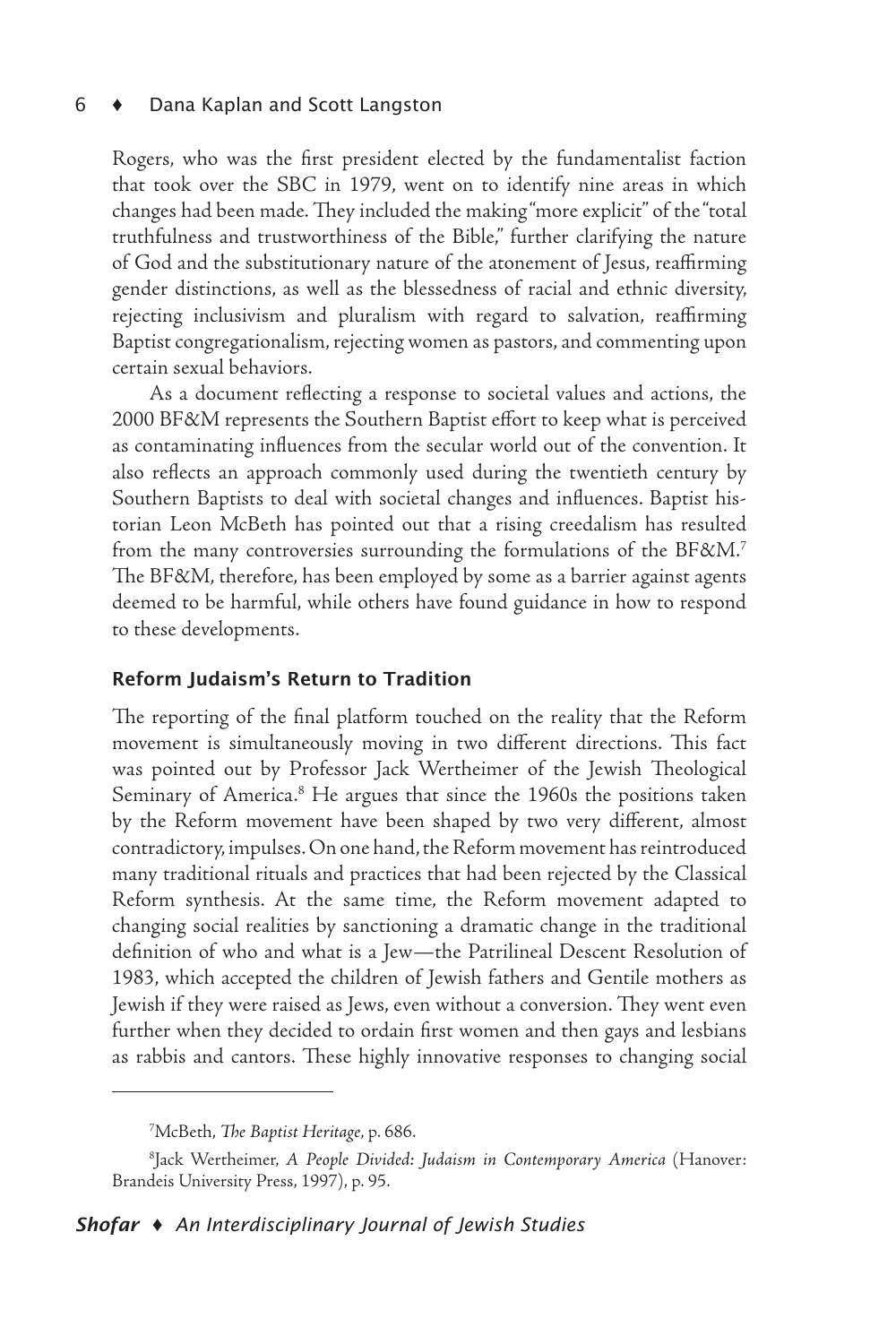trends reveal how acutely sensitive the leadership of the movement is to the needs of the typical congregant. And they show a tremendous willingness to actively promote change in order to meet the needs of Jewish congregants who are part of a rapidly changing society. These two partially contradictory trends were already present when the debate began over the proposed platform. In September 1998, E. J. Kessler, a reporter for *The Forward*, wrote that the draft of "Ten Principles for Reform Judaism"was promoting "rituals and observances . . . that many associate with Orthodoxy."9 He noted that the proposed platform had been written for the most part by younger male rabbis who have become more observant of the mitzvot, who were finding holiness in these traditional aspects, and wished to move forward from the rational and modern ways of their German-Jewish ancestors to embrace a new spirituality in the traditionalism that has remained almost constant in those Jews of Eastern European heritage.

Rabbi Alexander Schindler, former President of the UAHC, responded to the platform's first draft by stating that the language used in it was not inclusive enough. Schindler accepted the trend toward traditionalism as authentic and legitimate, and pointed out that the language "'continues trends manifest' in Reform Judaism for over the last century, and is therefore simply a continuation of pre-existing trends."10 Schindler, however, believed that the Reform movement's commitment to inclusivity was not being adequately emphasized.

But speaking to the author after its approval, he emphatically argued that the platform was of virtually no theological or even sociological significance. "It's nothing. It's nothing from nothing. It's not good, not bad, it's not really an advance over the Centennial issue [statement] . . . it is much to do about nothing. It really is. I mean it doesn't go beyond anything that [Eugene] Borowitz said in the Centennial statement, not one iota. So I don't know what all the hullabaloo was all about."11 But not all observers agree with Schindler. Many believe that the movement's embracing of contradictory trends cannot continue forever, and that the platform may serve to galvanize opposition to either neo-traditionalism or to the politically correct liberal social agenda. But it is certain that the religious trends affecting the Reform movement cannot

<sup>9</sup> E. J. Kessler, "Reform Gets Set to Turn Toward Jewish Tradition, Draft Principles Suggest," *The Forward* (September 18, 1998): 1.

<sup>&</sup>lt;sup>10</sup>Kessler, "Reform Gets Set," p. 2.

<sup>11</sup>Alexander Schindler, Telephone interview with the author, October 1999.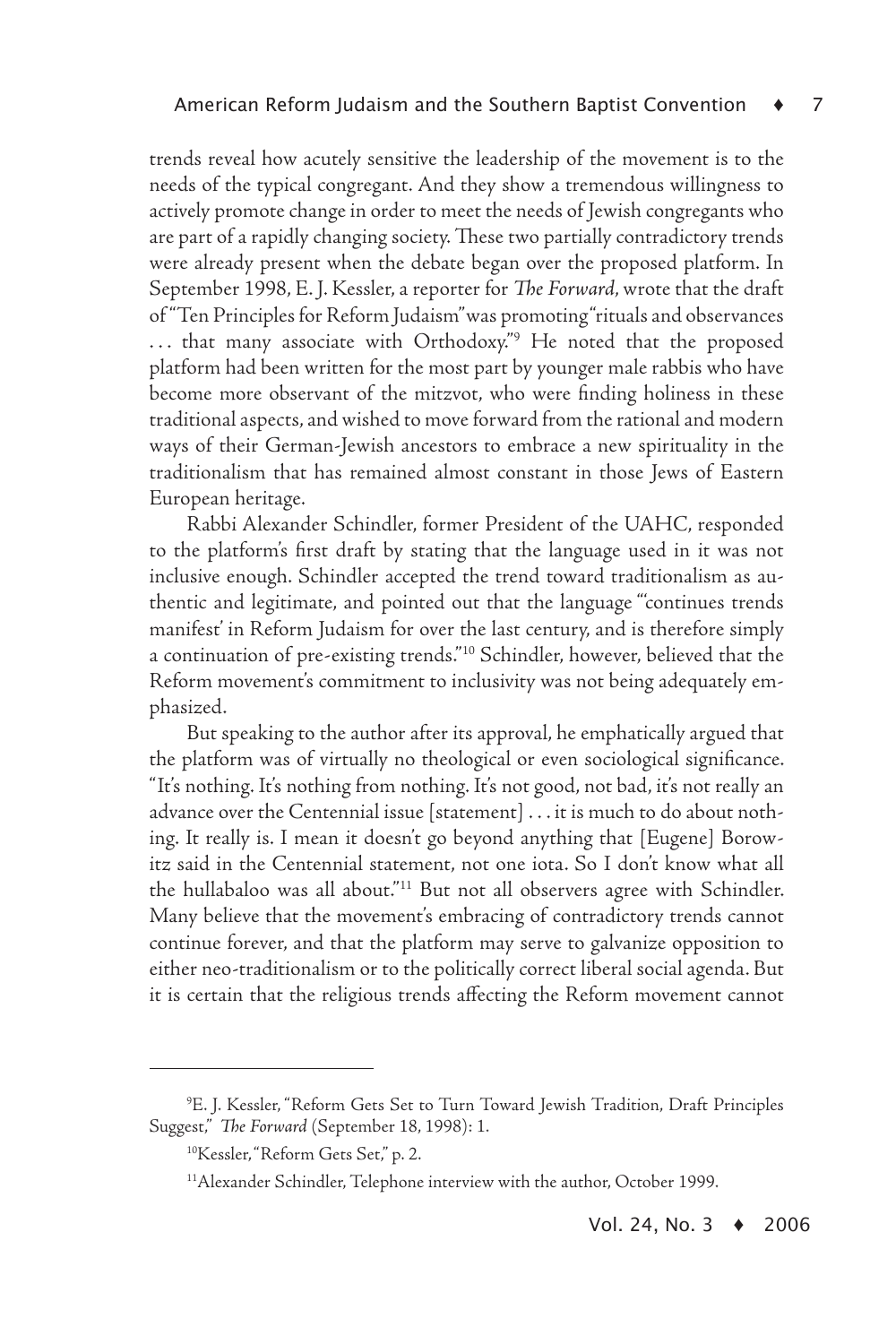be seen in isolation from broader sociological patterns influencing the entire American Jewish community and indeed all Americans.

# The Different Understandings of the Platform and Its Potential Impact

In trying to evaluate the platform's meaning and impact, it is critical to put the 1999 Pittsburgh Platform in the context of the sociology of the Reform movement. It is important to stress the fact that the entire American Jewish community is in the process of coming to terms with and developing responses to the dramatically changed situation that American Jews find themselves in at the turn of the millennium. This is partially due to changes unique to Jews and Judaism, but it also reflects the overall changes in American society as a whole. Many if not most of the same phenomena can be observed in other American ethnic and religious communities. Nevertheless, American Jews must come to terms with the assimilatory process and develop concrete strategies for dealing with life in an open society.

The leaders of the Reform movement are certainly aware that when seen from a particular perspective, the American Jewish community is in crisis. They are also aware that the Reform movement has had a great deal of difficulty meeting the challenges it faces. Many Reform rabbis are frustrated precisely because they want to serve vibrant congregations who are dedicated to the study and practice of Judaism.Instead, many of them are officiating at a constant stream of life-cycle events, and visiting large numbers of people in the hospital, many of whom they do not know. The non-Orthodox congregation has become a service station for those needing particular services at any given time. Some rabbis cope with the situation better than others, but many are aware something is wrong with the average non-Orthodox congregation.

One rabbi who realizes that something is wrong is Rabbi Richard Levy. Many fellow rabbis are surprised by this characterization because they see him as a positive-thinking and proactive person, one who is naturally optimistic. And he is. But as early as 1969, Levy wrote an essay entitled "The Plight of the Reform Synagogue," for *Judaism*, 12 which stressed his deep concern for the future of the Reform synagogue. Levy wrote that the American Reform synagogue "has generally defaulted on all three" of its traditional functions:

<sup>&</sup>lt;sup>12</sup>Richard N. Levy, "The Reform Synagogue: Plight and Possibility," in Jacob Neusner, ed., *Understanding American Judaism: Toward the Description of a Modern Religion, Vol. 2*, (New York: Ktav and Anti-Defamation League of B'nai Brith, 1975), p. 64. The essay originally appeared in *Judaism,* Vol. 18 (1969), pp. 159–176.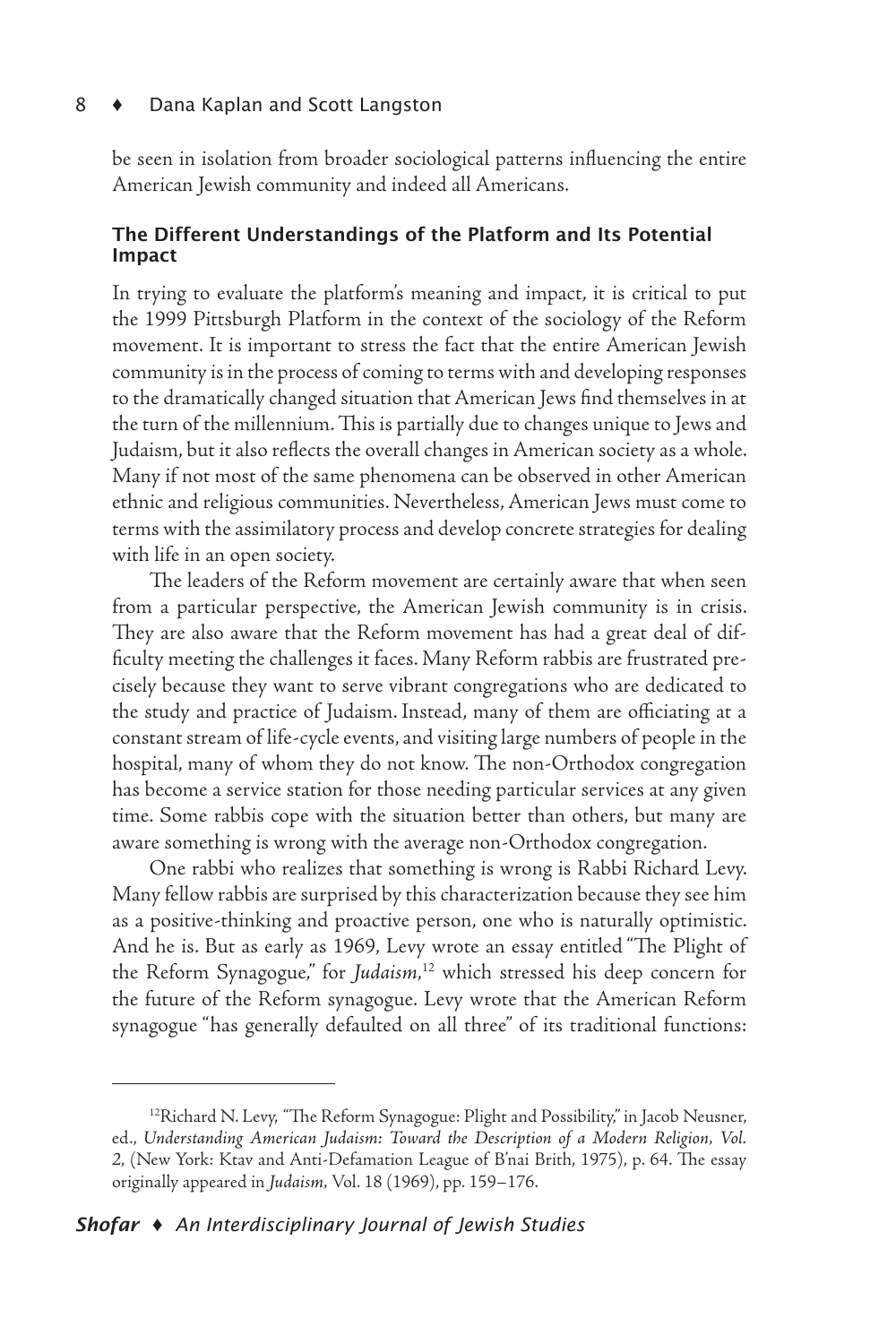as a beth Tefillah (a house of prayer), a beth Midrash (a house of study), and a beth Knesset (a house of meeting). Levy stated that while there are congregations that have been successful in providing these functions, there are many more where prayer is irregular and insignificant for the majority of their members, serious study of Jewish ideas and books is nil, and meetings with others within the congregation are rare events. Levy then described what he saw as the specifics of these failures and made suggestions for building a more vibrant Reform congregational experience. The trends that Levy saw in 1969 are now far easier to spot. One sees repeated references to continuity, survival, assimilation, and intermarriage in Jewish newspapers. Once in a while, an Orthodox leader may explicitly condemn the Reform movement for causing this situation, or more likely, for not doing enough to counteract it. And it is not only Orthodox rabbis who feel that the Reform movement may not be doing enough to counteract the currently escalating trends toward assimilation.

So when the CCAR voted to adopt the 1999 Pittsburgh Platform, one could interpret the 324–68 vote as an endorsement of Levy's position. This, however, is not the only way to interpret the adoption of this new platform. One could see it as simply a move toward greater tradition. Those observers who have emphasized this approach have been careful to explain that as the Reform movement moves toward tradition, it is not the same thing as moving towards Orthodoxy. The Reform movement is not considering the adoption of any halachic standards. Even the proponents of progressive halachah*,* such as Rabbi Walter Jacob of Rodef Shalom and other disciples of the methodology of the late Rabbi Solomon Freehof,<sup>13</sup> are not interested in instituting a binding system of Jewish law.

While much of the debate over the new platform centered on the socalled move toward tradition that the Reform movement is in the process of embracing, much of the subtext of the debate was an argument over how to interpret the recent sociological studies on American Jewry. The premise of Reform Judaism had been that it was possible to Americanize and yet be able to pass on a clearly identifiable, if perhaps attenuated, form of Jewish identity to children, grandchildren, and beyond. But since the 1990 National Jewish Population Survey (NJPS), this assumption has been called into question. Even worse, it is not at all clear how many Reform Jews still care. A number of

<sup>&</sup>lt;sup>13</sup>Walter Jacob, "Authentic Report of the Proceedings of the Rabbinical Conference Held at Pittsburgh, Nov. 16, 17, 18, 1885," in Walter Jacob, ed., *The Pittsburgh Platform in Retrospect: The Changing World of Reform Judaism* (Pittsburgh: Rodef Shalom Congregation, 1985), p. 105.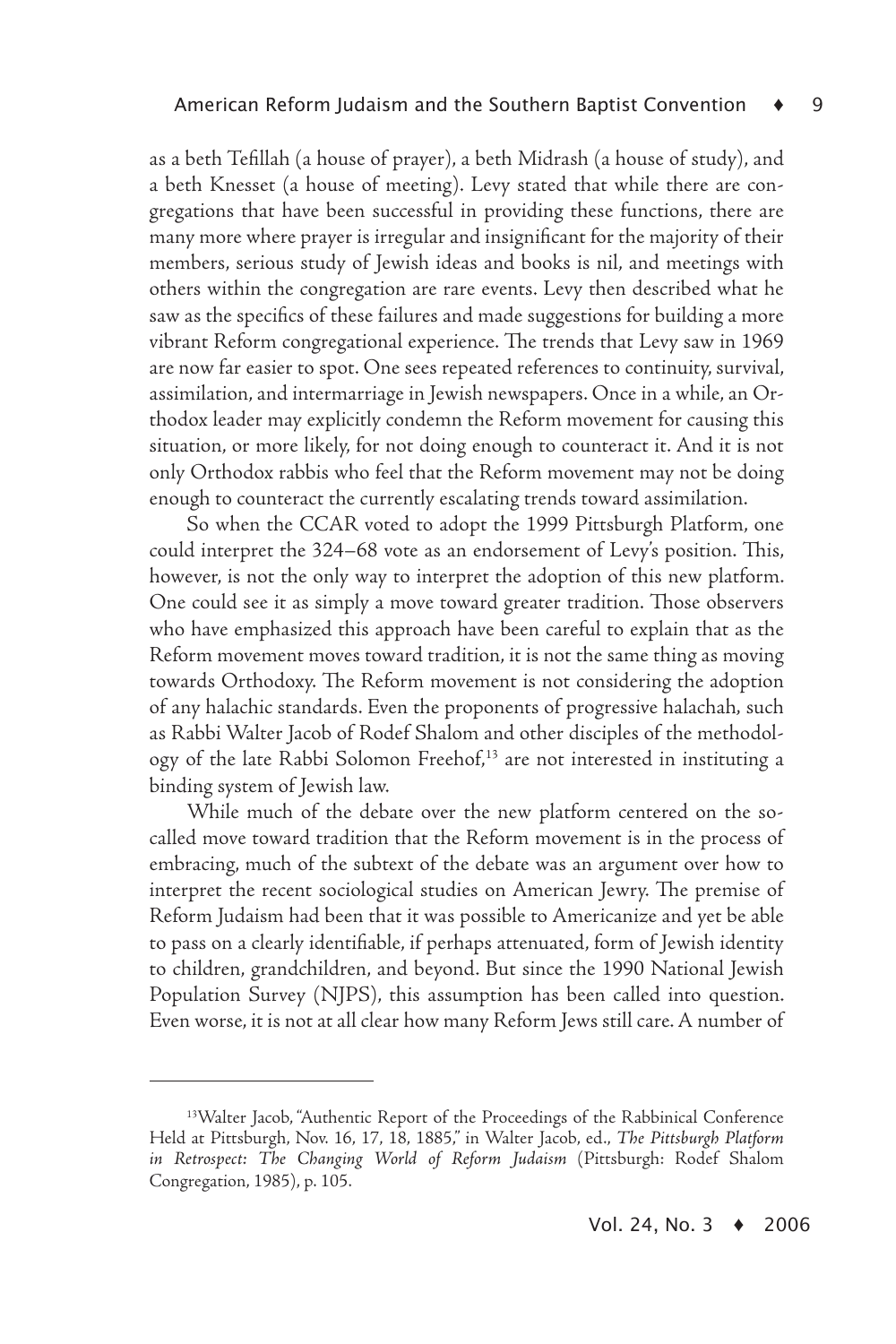recent journalistic reports<sup>14</sup> suggested that the obsession with Jewish continuity and survival is something that worries lay and professional leaders exclusively, while most Reform Jews and most American Jews are concerned with just living their lives. As the intermarriage rate has dramatically increased, the consensus in the Jewish community has dramatically shifted from rejection to grudging acquiescence and more recently to full acceptance. The Reform movement has attempted to react to the change in social context by proactively advocating and implementing new approaches to issues facing Jews and Judaism today.

# The Impact of the SBC's Response to Society

The 2000 BF&M has served as a tool to rid SBC agencies of people and ideas deemed undesirable and harmful. A brief explanation of the SBC as an organization will help demonstrate the revision's impact. The SBC is composed of churches that individually choose to associate or partner with the convention. As such, the SBC does not have official power to dictate policy to any of its member churches. The SBC owns a number of agencies created to carry out its goals, including six seminaries. Individual churches also cooperate on a local level, forming what are called associations, and on a state level, forming state conventions. Each entity is autonomous. The SBC does not officially own or control state conventions, associations, or churches. Individual churches choose whether or not to associate with an association, state convention, or the SBC. So, for example, a local church could choose only to associate with the SBC, or to cooperate with an association and a state

<sup>14</sup>See: B. S. Bauer, "Is it time to chart a new course for Reform Judaism? Reactions" (letter to the editor), *Reform Judaism (*Spring 1999): 4; R. N. Bellah, R. Madsen, W. M. Sullivan, A. Swidler, and S. M. Tipton, *Habits of the Heart: Individualism and Commitment in American Life* (Berkeley: University of California Press, 1996); G. Bullard, "Reform Judaism Adopts New Platform," *The Detroit News (*May 26, 1999); H. A. Fribourg, "Is it time to chart a new course for Reform Judaism? Reactions" (letter to the editor), *Reform Judaism,* New York: UAHC (Spring 1999): 8; S. Fuchs, "A Reaction to a Statement of Principles for Reform Judaism Adopted at the 1999 Pittsburgh Convention of the Central Conference of American Rabbis," *Connecticut Jewish Ledger,* June 4, 1999, reprinted in the congregation Beth Israel Newsletter (August 1999): 1, 4; B. A. Kosmin, S. Goldstein, J. Waksberg, N. Lerer, A. Keysar, and J. Scheckner, *Highlights of the CJF 1990 National Jewish Population Survey* (New York: Council of Jewish Federations, 1991); J. B. Stiffman, "The Vitality of Reform Judaism," *Shaare Emeth Temple Bulletin* ( June 11, 1999): 2; and S. J. Willis, "Reformed Reform? Jewish leaders say Platform misunderstood," *Las Vegas Sun*, ( June 14, 1999).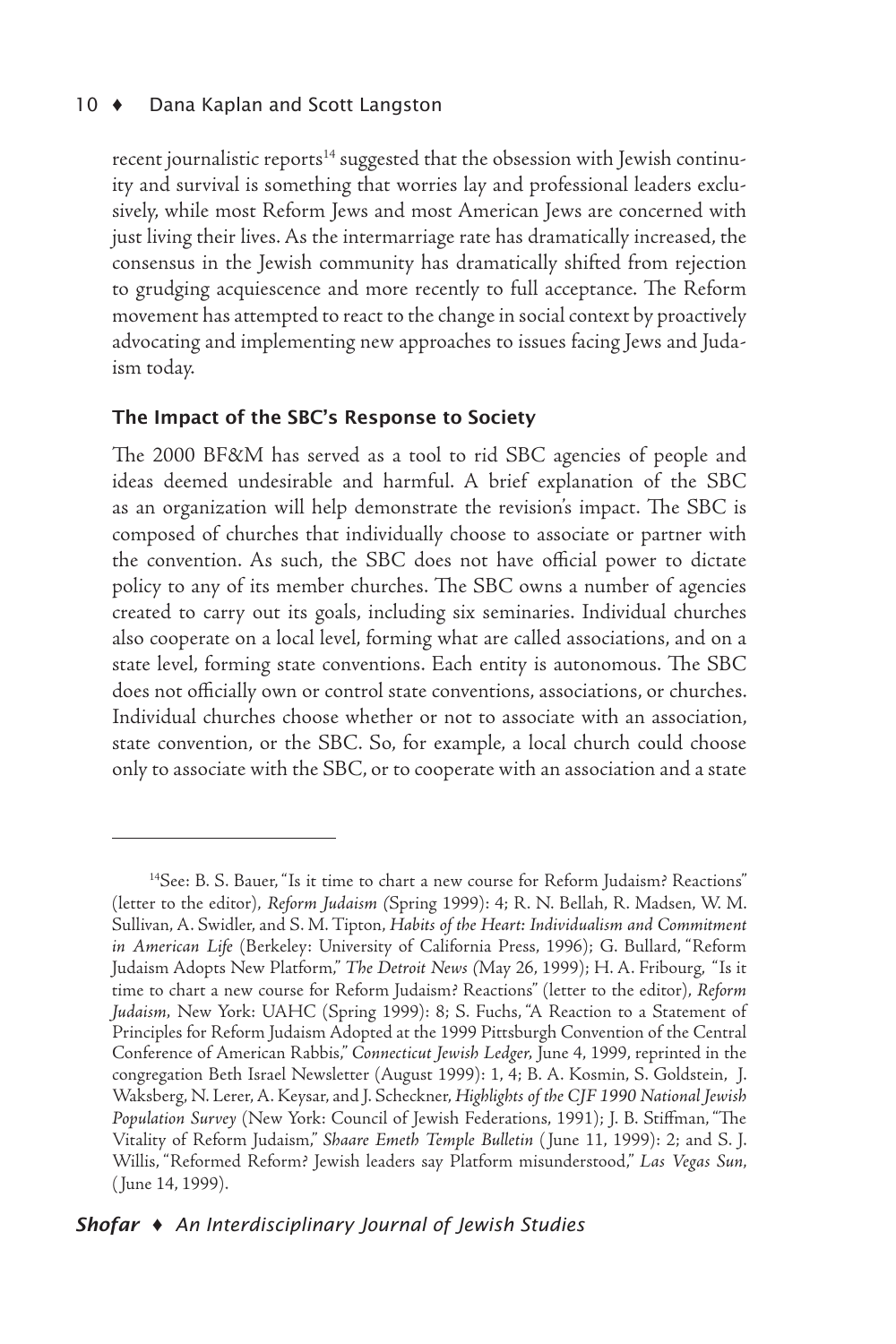convention and not the SBC. In other words, the SBC, state conventions, and associations are made up of local churches, but not all local churches choose or must associate with all three entities. Nor are churches, associations, or state conventions compelled to accept the BF&M as a statement of faith. While most do, the BF&M is not, at least in theory, a binding statement on Southern Baptists; it is not a creed. Southern Baptists, therefore, may choose to affirm or deny all or part of the BF&M. The preamble to the 1963 BF&M asserted that "[s]uch statements have never been regarded as complete, infallible statements of faith, nor as official creeds carrying mandatory authority." Functioning as a guidepost for theological belief, it has been understood to be an interpretation of scripture, rather than an exact reflection of scripture. As such, it is fallible. Theological diversity and even disagreement with it has been acceptable practice.

The 2000 BF&M, however, has been used as a tool to compel complicity in belief and support of the fundamentalist faction currently in control of the SBC. While SBC leaders assert that the BF&M is not binding, diversity of opinion is essentially not allowed; disagreement is unacceptable. Examples of this use of the BF&M are numerous. In January 2002, the International Mission Board (IMB) of the SBC requested that all missionaries affirm the 2000 BF&M. Current IMB president, Jerry Rankin, insisted that his request was no different than what had been required of missionaries for several decades. Rankin explained, "The reason I have asked them to reaffirm their beliefs in regard to the 2000 'Baptist Faith and Message' is to remove suspicions that their beliefs and practices could be inconsistent with our common confession of faith and move us forward in reaching a lost world." Former IMB president, Keith Parks, as well as other former missionaries, disagreed with Rankin's assessment of earlier practices. According to Parks, "This current demand is different from what was expected of missionaries in the past."15 While the two sides disagree over the use of the BF&M, it is clear that it is currently being used to compel uniformity of belief and loyalty to the denomination. According to one report, over thirty international missionaries had resigned by the end of 2002, citing their refusal to sign the BF&M. Others had been terminated for either teachings deemed contrary to the BF&M or refusing to affirm the BF&M.16 Rankin wrote current missionaries, "Allowance is provided for

<sup>15&</sup>quot;Past, present leaders disagree about impact of new IMB request," *Associated Baptist Press* (March 11, 2002).

<sup>16&</sup>quot;Former missionaries speak out on request to affirm faith statement" *Associated Baptist Press* (November 15, 2002).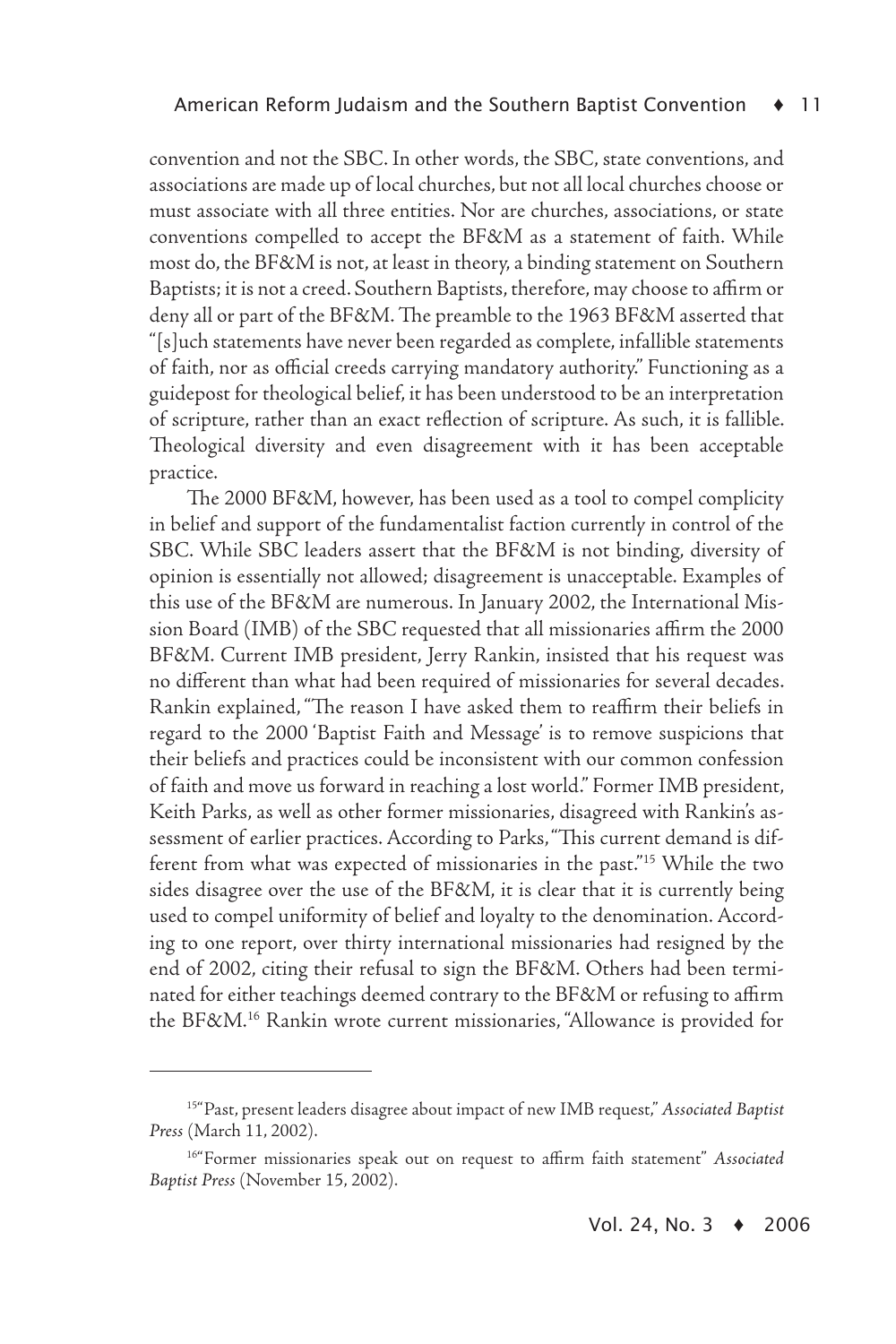stating areas of disagreement. However, there cannot be flexibility in being unwilling to be doctrinally accountable and assure Southern Baptists that we will work in accord with our confession of faith and not contrary to it. To do so would erode the credibility and support of the IMB and bring into question your colleagues around the world." He went on to say, "You are now serving in the 21st century, and it is important to recognize and support the organization and positions of the denomination with whom you serve, even if there are some areas of personal disagreement."17 Rankin reflected the opinion of much of the SBC leadership that the denomination requires total loyalty.

Personnel serving with the convention's North American Mission Board also have been required to affirm the statement. Leaders reason that while churches are autonomous and can choose to affirm or reject the BF&M, employees of convention agencies cannot.<sup>18</sup> Employees of all six SBC seminaries also must affirm the BF&M. Numerous employees have either been terminated or left the seminaries over this issue. Southwestern Baptist Theological Seminary in Fort Worth, Texas has inaugurated a ceremony where new faculty members publicly affirm their agreement with the BF&M. New faculty members sign a book that details the seminary's past adherence to SBC statements of faith. By signing, the faculty "symbolically signed the Baptist Faith and Message 2000." Craig Blaising, the seminary's executive vice president and provost, remarked, "Having a confession is like having a testimony. For a Baptist—a Southern Baptist—to be a believer is to be able to make a public testimony of your faith. That means you are able to state what the faith is. That's the public nature of the confession for Baptists."19 In essence, the BF&M has been equated with the Christian faith. Tremendous pressure is placed upon those with qualms about affirming the document. Southwestern Seminary trustees affirmed the BF&M as "a faithful and foundational interpretation of God's word," and that Jesus taught that scripture was "inerrant." Seminary President Kenneth Hemphill said, "It [i.e., the seminary affirmation] is a fresh and direct statement of who we are. . . . Our educational mission comes out of the Great Commission (i.e., Matthew 28:19–20), and we affirm the Baptist Faith and

<sup>17&</sup>quot;Missionaries terminated for failure to affirm 'Baptist Faith and Message,'" *Associated Baptist Press* (October 18, 2002).

<sup>18&</sup>quot;NAMB employees leave over new faith statement," *Associated Baptist Press* (August 7, 2001).

<sup>19&</sup>quot;New Faculty Publicly Endorse BF&M," *Southwestern News*, Vol. 61, No. 2 (Winter 2003): 30.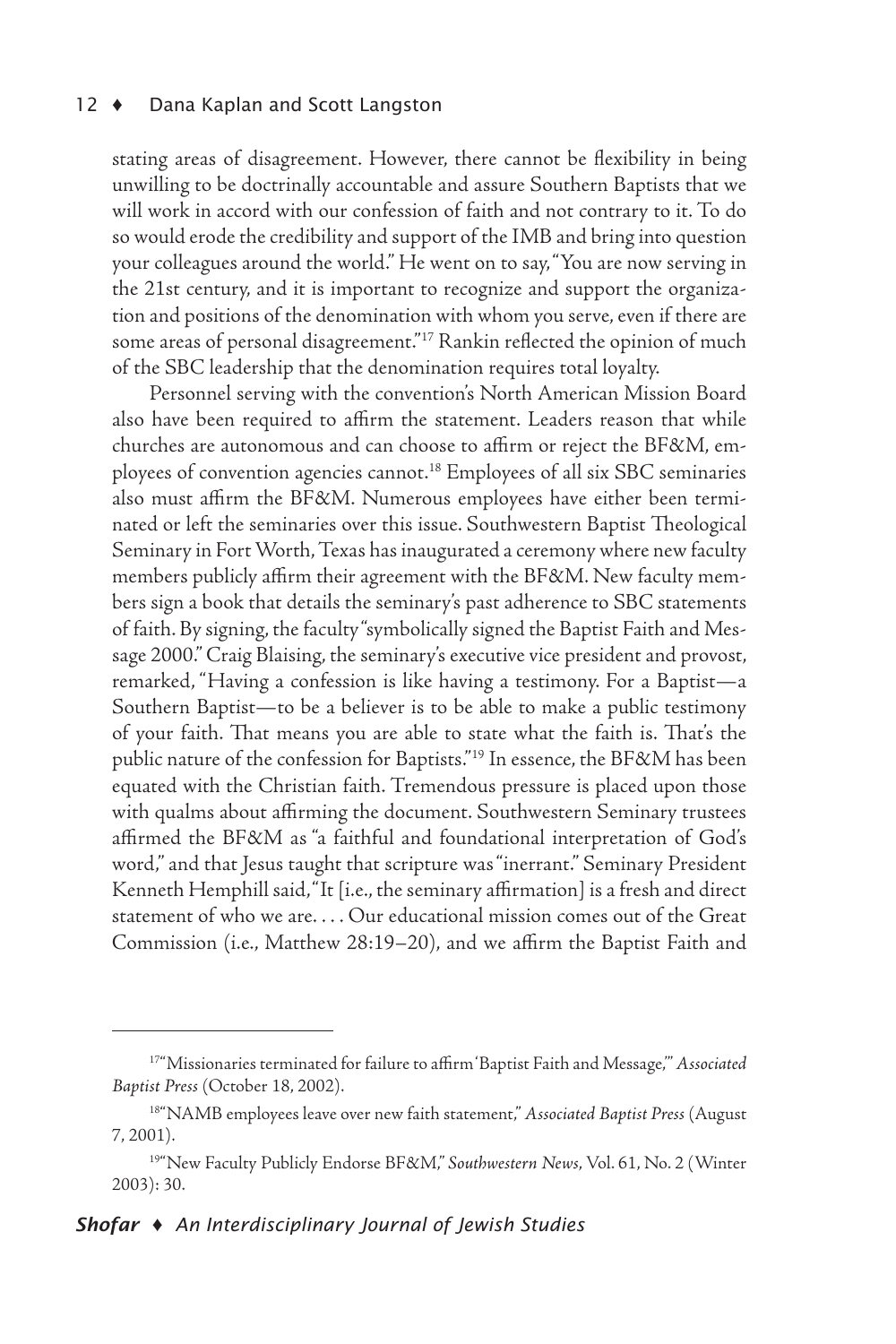Message."20 The coupling of the BF&M with the Great Commission, a text evangelicals often point to as motivation for missionary endeavors, signals the status the BF&M has attained within SBC circles. It in essence has become synonymous with scripture. To not affirm it implies that one does not affirm scripture.

This understanding is particularly evident in an article written by Jerry Rankin in the February 25, 2002 edition of the *Baptist Standard*, the state paper of the Baptist General Convention of Texas. Notice the coupling of scriptural authority and the BF&M. According to Rankin,

> Some have charged that the Southern Baptist Convention has changed to the point that the highest priority is not missions but doctrinal conformity. We have not changed our priority. . . . Reaching a lost world is what missions is all about. This is what Southern Baptists want their missionaries to be doing-witnessing to the lost, starting new churches, spreading the gospel to the Last Frontier of the Great Commission. That isn't done by those who water down the authority of God's Word, believe whatever they choose and are batted about by every wind of doctrine. The almost 5,200 Southern Baptist missionaries who have been approved for appointment by the International Mission Board and dispersed to the uttermost ends of the earth are solid in their faith, thoroughly Southern Baptist and doctrinally sound.<sup>21</sup>

Rankin juxtaposes being "thoroughly Southern Baptist" (i.e., affirming the BF&M) with holding sound Christian faith and doctrine. The implication is that those who do not affirm the BF&M not only are not affirming the Bible, but also are incapable of fulfilling the Great Commission. Within the SBC, a tremendous stigma is attached to anyone characterized in such terms.<sup>22</sup>

As a tool compelling belief, the BF&M, therefore, becomes an effective instrument for SBC leadership to purge its organizations. Leaders are willing to take extreme measures to achieve this end. Jerry Rankin used what he admitted to be an extreme analogy when he compared his requiring missionaries to affirm the BF&M to measures the United States might have taken had it known about plans for the terrorist attacks of September 11, 2001. Rankin was

<sup>20&</sup>quot;Southwestern Trustees Affirm Declaration of Faith," *Southwestern News*, Vol. 61, No. 2 (Winter 2003): 26–28.

<sup>&</sup>lt;sup>21</sup>Jerry Rankin, "No Creed is Being Imposed on Southern Baptist Missionaries," *Baptist Standard* (February 25, 2002).

<sup>&</sup>lt;sup>22</sup>See Bill Fudge, "Letter to Southern Baptist Missionaries," Http://www. blacksburgbaptist.org/SpecialEvents/IMBMay02.html (date visited January 6, 2003); see also "'Overwhelming Majority' Will Sign BF&M Affirmation" *Baptist Standard* ( June 3, 2002).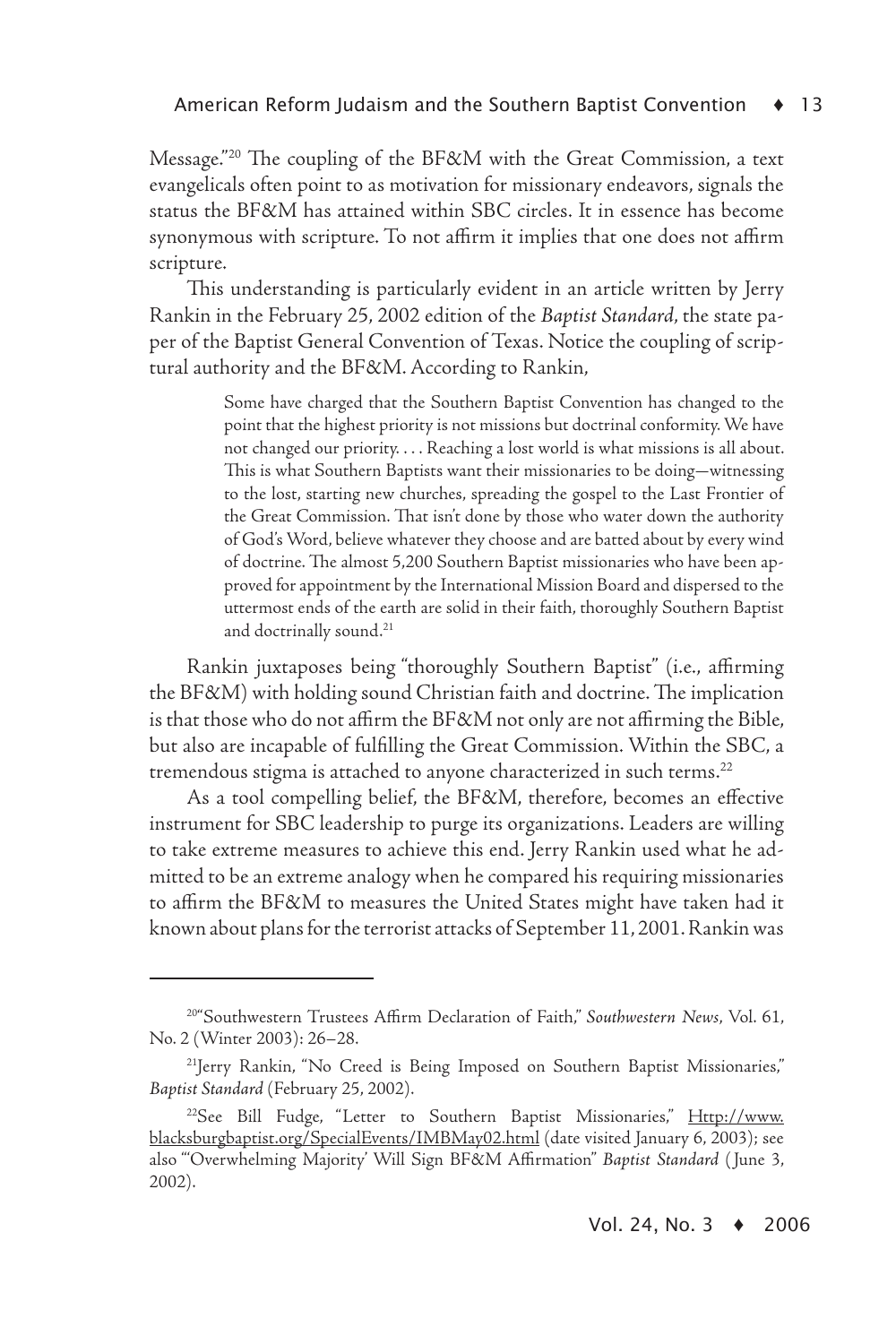#### 14  $\bullet$  Dana Kaplan and Scott Langston

quoted as saying, "The airlines and general public would have been outraged at the delays and inconvenience of heightened security measures. The civilliberties advocates would have probably called for impeachment of President Bush for profiling and detaining people of Middle Eastern descent, and other similar reactions." He surmised, "Because of our willingness to affirm doctrinal accountability to the Southern Baptist Convention, the consequences that could have been disastrous for the credibility and support of the IMB have been diverted."23 Rankin's analogy demonstrates the belief SBC leaders have in the righteousness of their cause. When the BF&M was used as a guidepost, it could not become an instrument to secure doctrinal purity, but now that it is viewed as an instrument of doctrinal accountability, the BF&M becomes a sword to keep out what SBC leaders believe to be unbiblical ideas and to cull out any who might harbor such understandings (SBC leaders, however, will insist that the BF&M has always been used to insure doctrinal accountability). Any who resist often are dealt with harshly because of the threat they pose to what the SBC leadership considers the spiritual and theological integrity of the convention. Those offering resistance or expressing disagreement immediately become suspect and subject to intimidation. Rankin himself tacitly admitted that attacks often are made on those who are perceived to be in disagreement with the BF&M. Rankin was quoted as saying in a letter to missionaries dated January 31, 2002 that, "Signing this affirmation protects you from charges of heresy behind your back while you are overseas and cannot defend yourself."24 The Bible and the interpretation of it as reflected in the BF&M essentially have become synonymous in SBC life and practice.

The use of the BF&M to raise barriers to evil societal influences, as well as remove those who have been deemed to be unduly influenced by such things is not restricted to the national level. Many state conventions acting under the influence of the SBC leadership have also affirmed the BF&M or are in the process of doing so. The Missouri Baptist Convention (MBC) became the first state convention to require formal loyalty to the  ${\rm SBC.}^{25}$  Churches qualifying for membership now must be "any Missouri Southern Baptist church in sympathy with the objectives of the MBC and desiring to cooperate with the [Missouri Baptist] convention." The requirement that churches must be affili-

<sup>&</sup>lt;sup>23"</sup>Requesting missionaries to affirm faith statement averted disaster, Rankin says," *Associated Baptist Press* (August 12, 2002).

<sup>24&</sup>quot;To Sign or Not to Sign," *Christianity Today*, Vol. 46, No. 5 (April 22, 2002): 20.

<sup>25&</sup>quot;Partisan Rancor in Missouri reaches new heights in 2001," *Associated Baptist Press*, (November 29, 2001).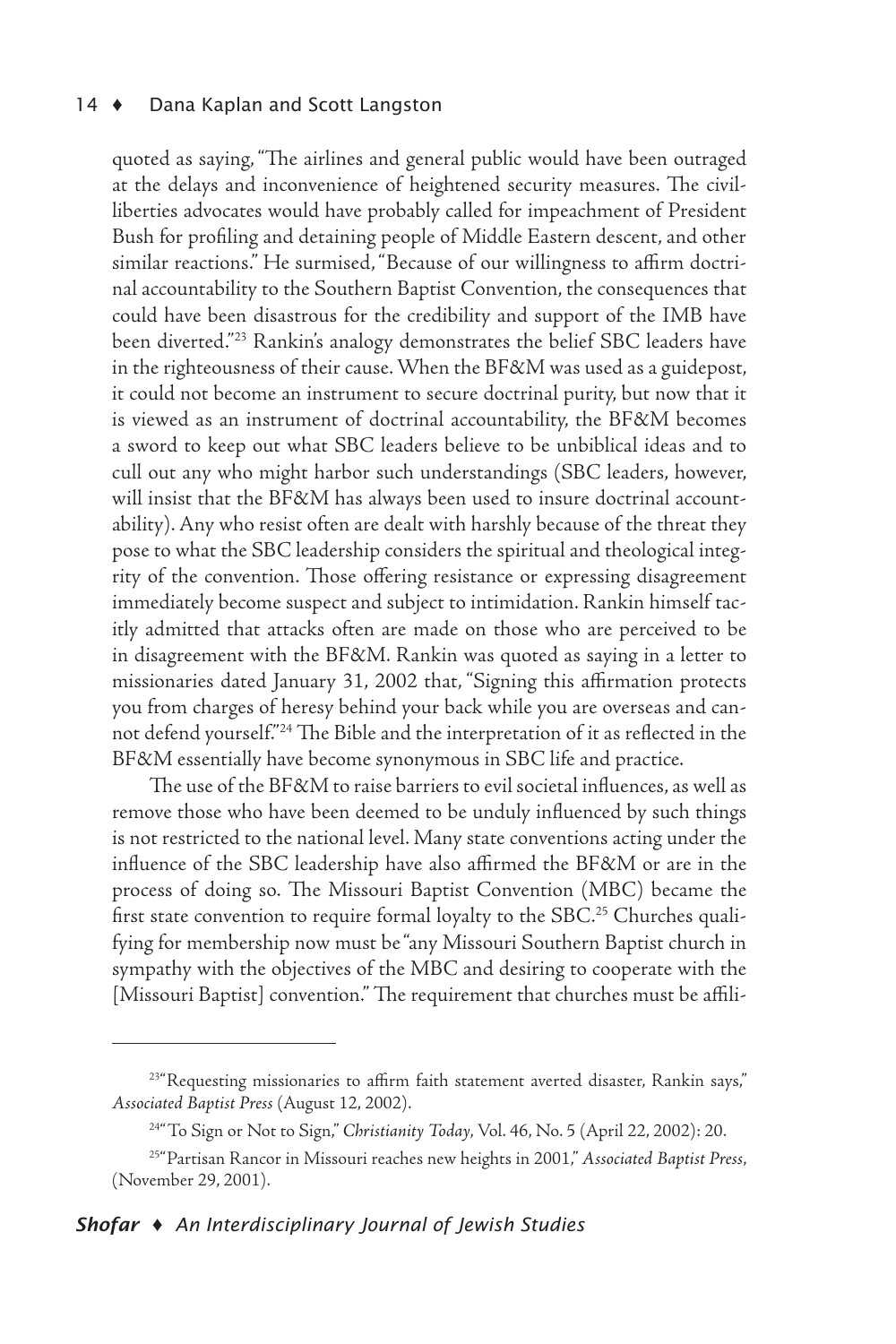ated with the SBC in order to affiliate with the MBC is unprecedented. The MBC essentially has become an agency of the SBC, in practice giving up its autonomy. With this kind of relationship, the requirement of MBC employees to affirm the BF&M cannot be far behind. A repeat of what has happened on the national scene will likely occur on the state level. The BF&M probably will be used to rid state agencies and universities of those who express dissenting views. These individuals will be and have been subjected to extreme pressure, intimidation, and organized campaigns to remove them; their careers, as well as their personal lives, have been adversely affected. Those in positions of leadership, such as university administrators, will be forced to choose between succumbing to and thereby supporting such tactics, or offering resistance on behalf of the individual under attack. In many cases these leaders follow a policy designed to avoid conflict with the fundamentalist powers of the SBC. They may either overtly declare their loyalty to the SBC or espouse neutrality between the fundamentalist-controlled organizations and the more moderate factions within the SBC. This latter tactic, however, usually means that fundamentalists are allowed to pursue their agendas within that organization, even if it means sacrificing individuals who come under attack.

The effort to set itself apart from society also is filtering down beyond the state and associational level. A recent SBC president, Jack Graham, pastor of Dallas' Prestonwood Baptist Church, stated that one of the goals of his presidency was affirming the biblical model of the family. On June 9, 1998, the SBC added to the 1963 BF&M an article dealing with the family. The committee charged with drawing up the revision noted that "the family is under attack as never before." It defined marriage as the uniting of one man and one woman and affirmed that husband and wife are of equal worth in God's eyes. While the husband is to love his wife, he has the divinely ordained responsibility to provide for, protect, and lead his family. The wife is "to submit herself graciously to the servant leadership of her husband." She has the divine responsibility to respect her husband and "to serve as his helper in managing the household and nurturing the next generation." Graham's emphasis on the family is an extension of the new article to the BF&M. Noting that today's family is in trouble, Graham is encouraging churches to develop Christian schools. To him, "it is important that we begin teaching our children early, and whenever possible provide a Southern Baptist style."<sup>26</sup> The answer to the problems

<sup>26&</sup>quot;Graham at the Helm of the SBC and Prestonwood," *Southwestern News*, Vol. 61, No. 2 (Winter 2003): 18–19; Jack Graham, "The Kingdom—Mission and Vision." *SBC Life* (November 2002).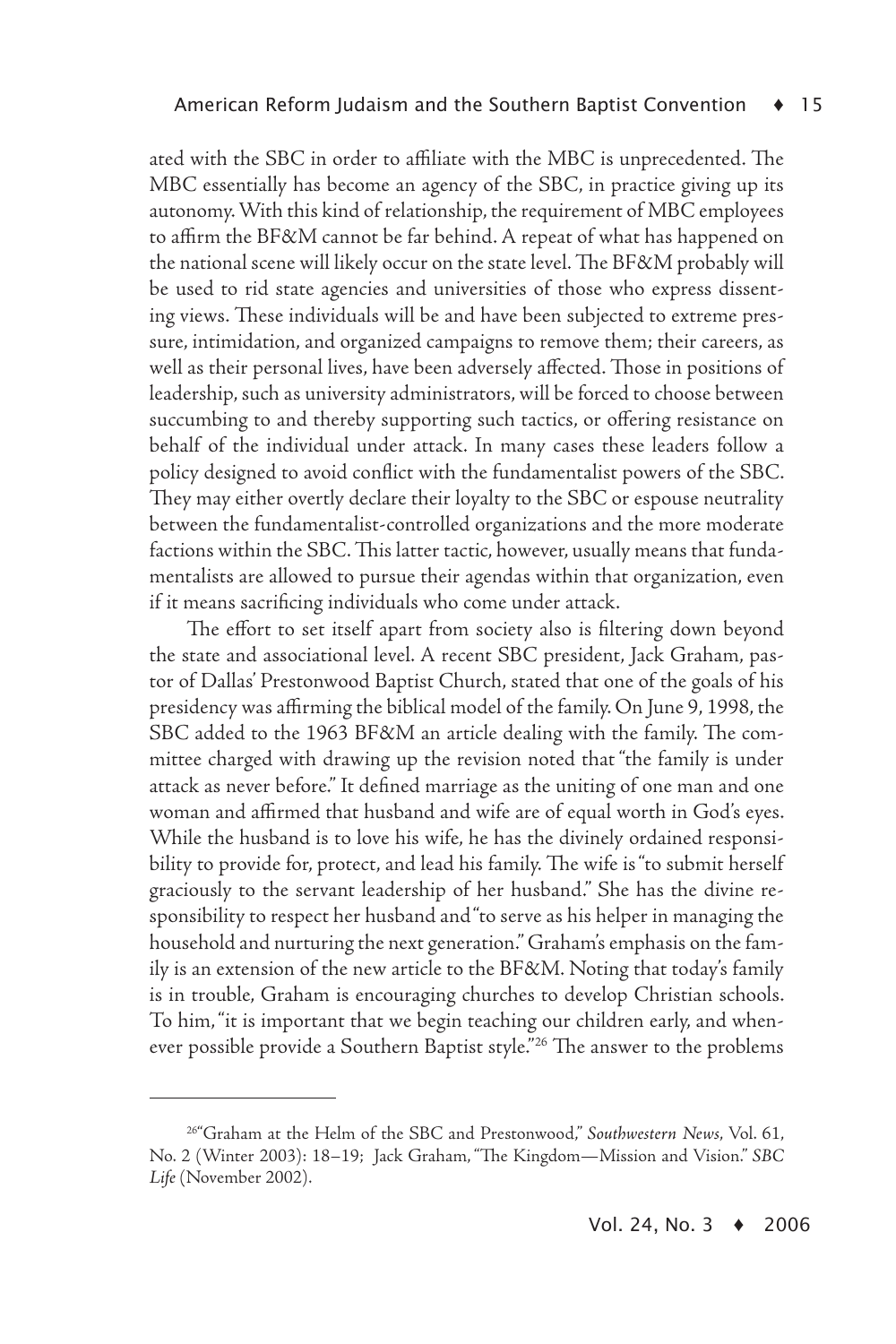confronting the family, in Graham's opinion, is Southern Baptist education, which, no doubt, will be taught in accordance with the BF&M. Thus, a highly organized system is being put in place by the SBC leadership. It potentially will teach people at every level of their educational journey in accordance with the BF&M.

In Southern Baptist life, the BF&M is an exceedingly influential document. It represents one of the primary answers articulated by the SBC to the challenges posed by modern society. In a sense, it represents a retreat from society by acting as a defensive barrier to keep out social and theological evils, as well as a sword to cut out those evils wherever they arise in SBC life. Rather than creating a mutual interaction with society, the BF&M draws boundaries around the SBC. Thus, while the SBC is concerned with many of the same issues as the CCAR, the convention has chosen a different approach. Whereas Reform Judaism has sought to be inclusive and pluralistic, Southern Baptists have become exclusive and particularistic. The CCAR has plotted a course to become more like contemporary society; the SBC has sought to become less like it. The CCAR embraces this society; the SBC withdraws from it. While the CCAR expresses concern that the 1999 Pittsburgh Platform is too vague and does not establish a clear identity for the group, the SBC has crafted a document that makes clear distinctions and creates a strong identity.

Yet both groups continue to struggle with some of the same issues. The revision of the BF&M and its stringent enforcement have not solved the SBC's problems. Graham, in his September 2002 message to the SBC Executive Committee, said regarding what he called the expanding Kingdom witness, "We're not getting the job done! Our baptisms are decreasing. Many of our churches are struggling to reach people for Christ and baptize them."27 While the SBC is the largest Protestant denomination in the United States, it is not growing significantly in terms of membership, particularly in the area of new members. Cultivating a combative and hostile attitude toward non-Southern Baptist society, SBC leaders have created problems in relating to that same society. An editorial in *Christianity Today* pointed to the problems caused by SBC leaders using "triumphalist language." This kind of rhetoric not only appears arrogant, but it tends to alienate those who do not agree, both within and without the SBC. While SBC leaders often talk about loving people, this is hardly a characteristic that comes to the minds of many. The path charted by SBC leaders has been unable to bring peace and unity to the SBC, much less American society. While generally applauding the conservative resurgence in

<sup>27</sup>Jack Graham, "The Kingdom."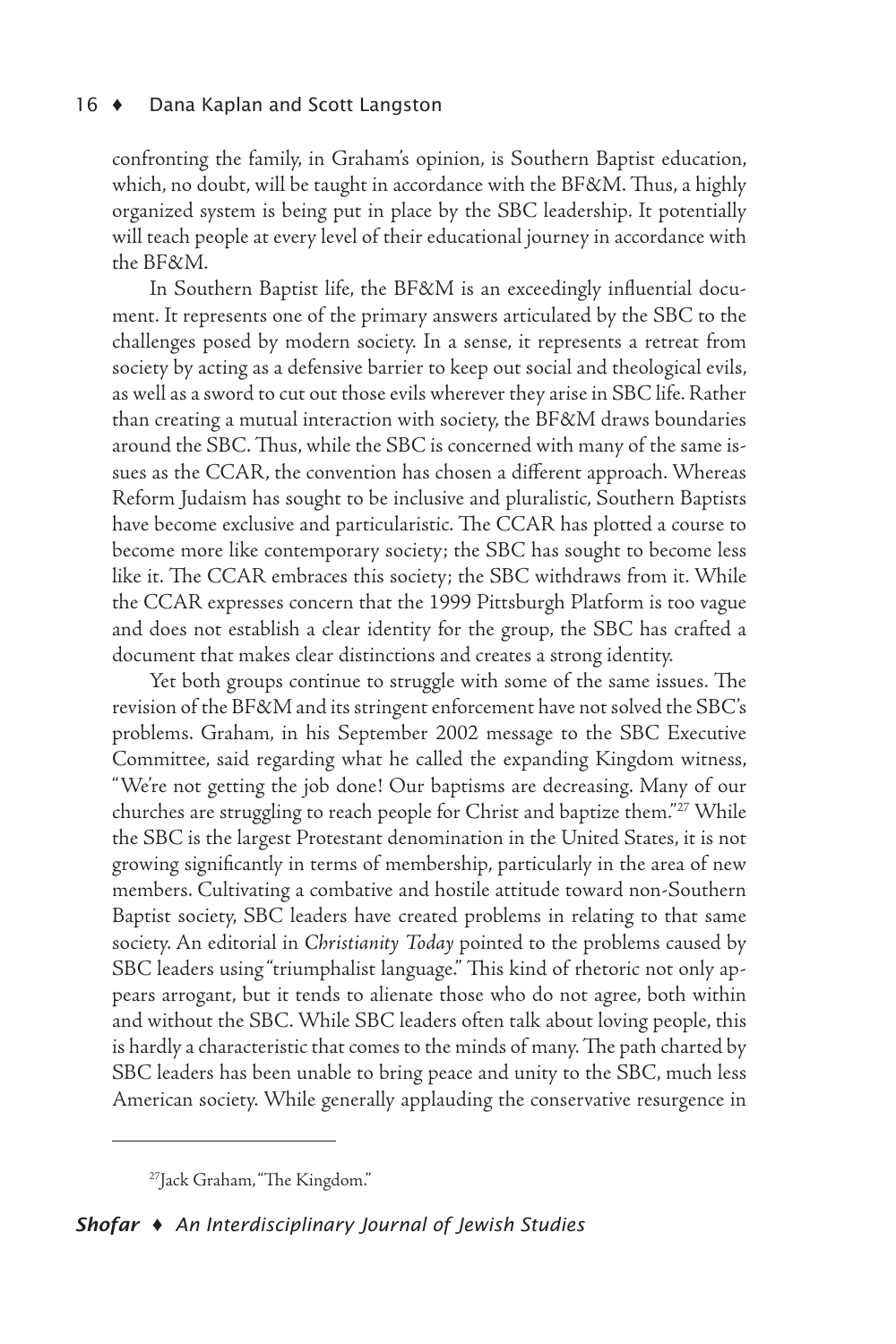the SBC, the *Christianity Today* editorial wondered if the SBC had gone too far by eliminating discussion on some topics and alienating opponents. It emphasized the need for unity in drawing up confessions of faith.<sup>28</sup> While some have been galvanized to action in the SBC, many have been deeply hurt in a variety of ways—emotionally, spiritually, financially, publicly, privately, and careerwise—just to name a few. While members of the SBC and the greater American public may have a clear understanding regarding what the SBC stands for—or, rather against—this is something that many would rather do without. Yet, this seems to be a position that many of the SBC leaders revel in because they believe they are doing the work of God as outlined in scripture. In their minds, to do anything else would be unfaithful to God. Yet by taking this almost exclusively adversarial role, SBC leaders have been unable to articulate a positive vision of society that meaningfully solves social problems. Whereas the CCAR has emphasized doing over doctrine, the SBC has done the opposite. Even though the SBC has social programs, these have been overshadowed by the emphasis on doctrinal purity. Ironically, the SBC's emphasis on doctrines has been largely muted by its leaders' inability to demonstrate how those doctrines effectively answer society's needs. The doctrines, as expressed in the BF&M, have served more to build an institution rather than advance the principles on which that institution was founded. The SBC experience may point out that developing a statement of faith or a clear identity may be easier than effectively addressing society's problems. While this may be important to an organization's leaders and most ardent supporters, it can seem irrelevant to the larger public, particularly to those who live on the fringes or outside of the organization. Organizations responding to societal trends in a manner similar to the SBC certainly may achieve a strong institutional identity with clearly defined boundaries. Yet, they also run the risk of devolving into a political culture with all its attending squabbles and, therefore, becoming irrelevant to the broader society.

#### The Limited Influence of the Reform Rabbinate

Confronted with powerful social forces, it is highly unlikely that the future direction of the Reform movement will be determined primarily by one or another of the rabbis. Long gone are the days when an Isaac Mayer Wise could build an entire movement by having a charismatic personality and being willing to travel up and down the Mississippi River, dedicating synagogues and

<sup>28&</sup>quot;Do Good Fences Make Good Baptists?" *Christianity Today*, Vol. 44, No. 9 (August 7, 2000): 36.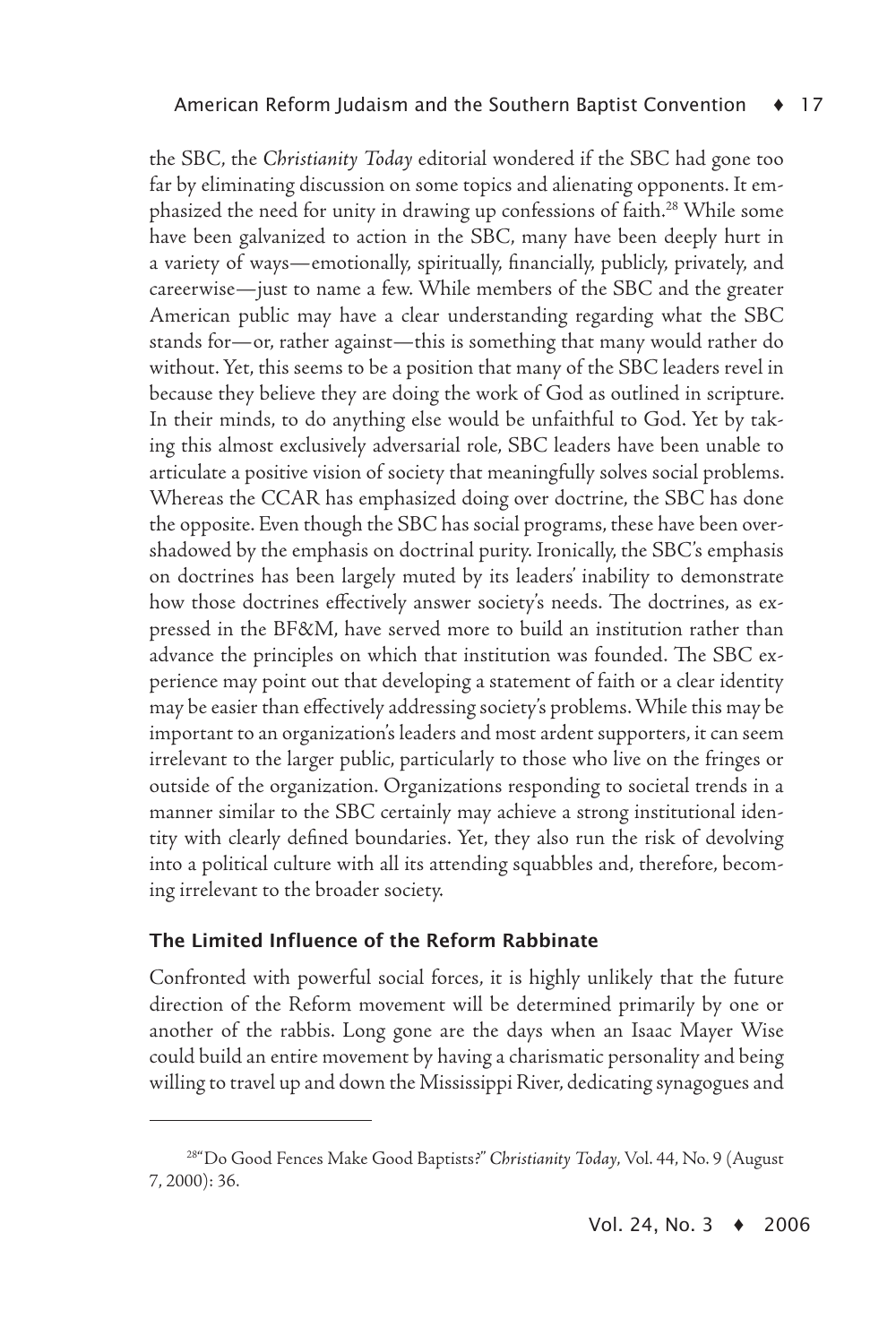selling his newspaper. Indeed, it could be argued that even Wise succeeded to the extent that he did because he went with the flow rather than fight against it. Those rabbis who go with the flow of the times may have an easier time of it, and those who resist may have greater difficulties. There have been reports for many years that many Reform congregations will not consider rabbis who will not perform intermarriages. Now, recent reports indicate that some congregations will disqualify a rabbi from consideration if he or she will not allow unconverted Gentile spouses to perform specific ritual acts in the Friday night service, such as lighting the candles and saying the accompanying blessing.29

Yet the rabbis as individuals and the Reform rabbinate as a collective are certainly committed to maximizing their impact and influence on the Reform laity. Similarly, the Reform lay leadership is attempting to formulate its own response to the challenge that the boundaries issue presents to them, and to that end, they passed a controversial resolution at the UAHC biennial in Atlanta in December 1995. This resolution, which was adopted by the General Assembly of the UAHC, stated that interfaith couples who were sending their children to other religious schools should not be allowed to enroll their children in a Jewish religious school in a Reform congregation. The resolution specifically encouraged synagogues to establish a clearly articulated policy that would offer enrollment to children in Reform religious schools, as well as Reform Jewish day schools, only to those children who were not receiving formal religious education in any other religion. This policy was a bold effort by the UAHC to set limitations on the openness that the Reform movement had exhibited toward interfaith families in the past. Yet the Reform movement had pioneered the entire concept of outreach, and indeed continues its strong commitment to outreach by utilizing a number of different strategies, which include alternative family education programs such as Stepping Stones and A Taste of Judaism.

<sup>29</sup>David K. Adams and Cornelis A. Van Minnen, eds., *Religious and Secular Reform in America: Ideas, Beliefs, and Social Change* (New York: New York University Press, 1999); E. Kessler, "Jewish Grandparents Edged by Christians in Transmitting Religion to Interfaith Tots," *The Forward* ( July 23 1999): 1–2; C. S. Liebman, "Ritual, Ceremony and the Reconstruction of Judaism in the United States," in Roberta Rosenberg Farber and Chaim I. Waxman, eds., *Jews in America: A Contemporary Reader* (Hanover, NH: Brandeis University Press, 1999), p. 311.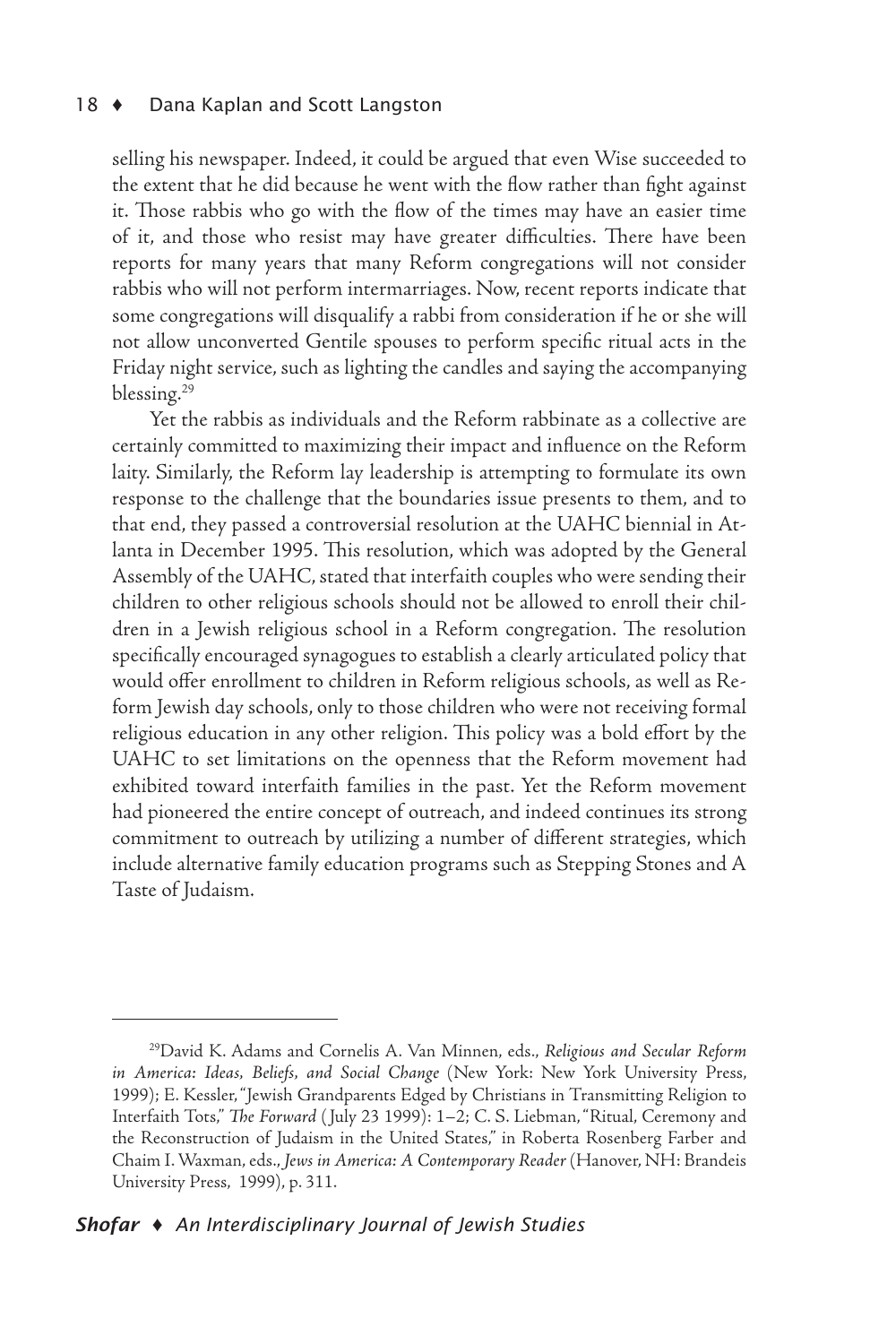# Periodic Uplift Rather than Daily Routine

Bernard Susser and Charles Liebman of Bar Ilan University write that if one views what is happening in the non-Orthodox American Judaic world through the prism of the concepts of personalism and volunteerism, then there is a great deal of elasticity possible in how one defines Jewish identity.<sup>30</sup> Indeed, it becomes difficult to define Jewish identity at all because personalism and volunteerism are estranged from objective formalized boundaries. For a person who believes that episodic experiences can create a meaningful spirituality, there is very little motivation to look to law or any traditional definitions as a source of authority. The influence of personalism and volunteerism does a great deal to detach American Reform Jews from the Jewish collective of which they still view themselves to be a part. But as their values become more connected to their personalist perspectives, they see their lives as more focused on their own personal directions. They feel less obligation to fit their own lifestyles into a predetermined mold.

If the current trends continue, congregants of Reform congregations will demand more programming that can help them feel Jewish on specific and exceptional occasions, rather than demand that their congregations provide them with the regular structure that would create the framework for weekly or even daily ritual practices. Thus, it should come as no surprise that Reform congregations rarely have daily *minyanim*, and many do not have Saturday morning services when there is no bar or bat mitzvah. Yet the UAHC Department of Adult Jewish Growth has created an impressive series of weekend retreats called *kallot*, held yearly in Waltham, Massachusetts, Santa Cruz, California, and Beloit, Wisconsin. For about three days, hundreds of Reform Jews celebrate their Jewishness and experiment with new forms of Jewish spirituality. While this is certainly a sign of tremendous vitality, such yearly retreats are not going to overcome the increasing alienation from regular Jewish ritual practice that needs to be seen within a communal perspective and lived out in the context of a covenant community. Rather, it is another expression of personalism and volunteerism that emphasizes individual meaning and the individual's search for spiritual fulfillment. If such an ethos continues to dominate Reform Jewish life, it seems clear that whatever boundaries exist at present will slowly disintegrate. More and more Reform Jews will see them as stilted and artificial. More and more Reform Jews will commit themselves to a religious identity that places one's individual search for existential meaning

<sup>30</sup>Bernard Susser and Charles S. Liebman, *Choosing Survival: Strategies for a Jewish*  Future (New York and Oxford: Oxford University Press, 1999).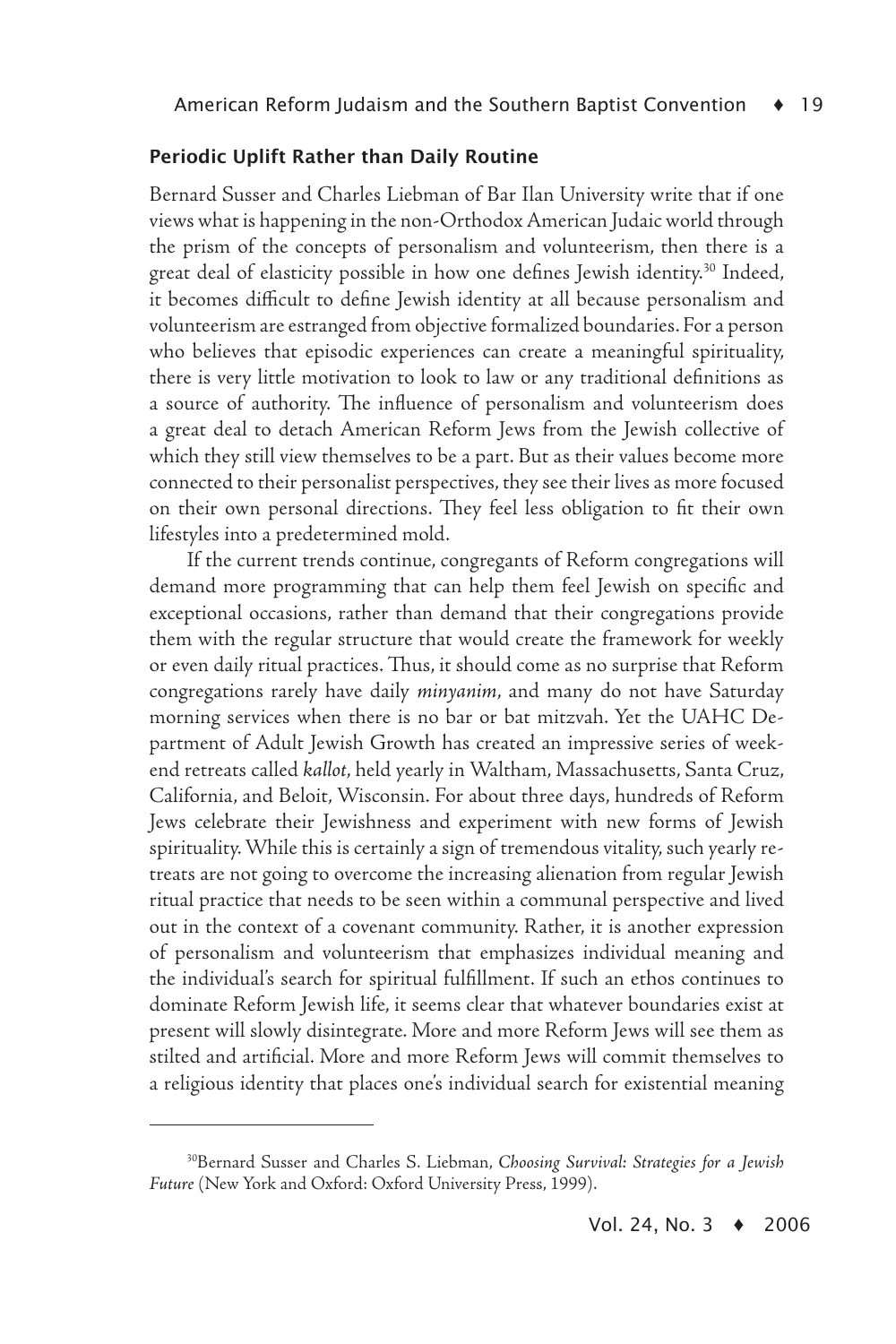above the needs of the Jewish community, as well as the dictates of the traditional Judaic understanding of God, Torah, and Israel. So, while traditionalists may applaud the 1999 Pittsburgh Platform, they should not get too excited. The Reform movement may simultaneously embrace tradition and jettison all semblances of Jewish traditional understandings of religious identity at the same time. Much of the mixed response that the platform has received is due to the fact that while many rabbis and intellectuals view the document in theological terms, most of the laity have focused almost exclusively on the references to ritual observances that were omitted from the final draft.

# Rabbinic Reaction in Contrast to Congregants

Speaking to approximately 130 Reform Rabbis on August 17, 1999, Rabbi Eric Yoffie addressed a question that had been submitted in advance by Rabbi Herb Brockman of Congregation Mishkan Israel of Hamden, Connecticut. Brockman had asked if there was a noticeable "disconnect" between the leadership of the movement on one hand and many of the people in the congregations on the other. Brockman suggested that most congregants see the principles as a representation of the values and behavior of the leaders of the movement, while the congregants themselves see the principles as having little prescriptive value for the way they live their lives. Yoffie responded to this question by explaining how he believed the dynamic worked. He noted that in order to understand the strong reaction from so many of the congregants, it is necessary to go back to the third draft,which primarily focused on theological issues. This was the draft that got the most attention because it was published in *Reform Judaism*. 31

 Yoffie remarked that in his role as the President of the UAHC he had traveled to many congregations throughout the country and heard and observed how people felt about the third draft of the platform. A recurring theme that came out of these observations was centered on the questions of abandoning rationalism and subordinating modernity to tradition. While the rabbis reacted in one way to the third draft, the laity generally focused on the draft's references to Jewish practices, such as using the mikveh, wearing tefillin, observing kashrut, and learning and reading the Hebrew language.

So while Yoffie agreed that in some sense a wide gap exists between the Reform rabbinate and laity, it is not necessarily over the "return to tradition" issue. Rather, it is over the rabbinic focus on the theory of Reform Judaism and

<sup>31</sup>Eric H. Yoffie, "The Knowledge Gap and How to Bridge It," in *Reform Judaism (*New York: UAHC, Spring 1998), pp. 18–21.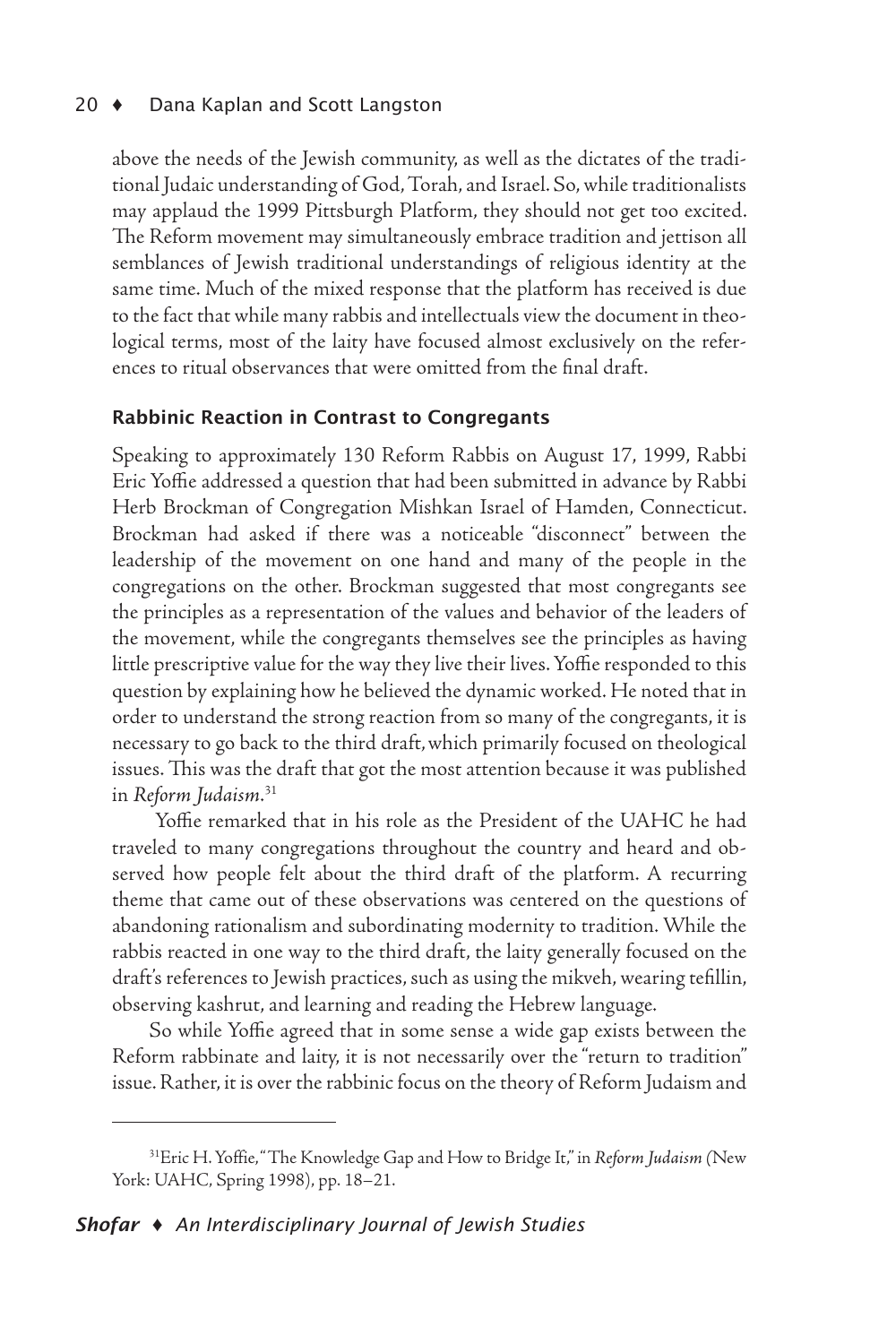the lay concern with practical manifestations of Reform Judaism. He argued that it was not the advocacy over tradition that the congregants were concerned about, but what he terms the "re-ritualization of Reform Judaism." He said that the issue is not a matter of tradition; the movement has already embraced patrilineality, gays and lesbians, and creative approaches to worship that cannot be defined as a traditional approach. Yoffie reminded teleconference participants that for more than a decade, Reform Judaism has been going through a process of re-ritualization, and while the majority of the Reform movement has adapted to the changes, up to 33% of congregants remain uncomfortable with the process. It can be argued that the conflict brewing among congregants was accelerated when the new platform proposal came to light. Yoffie noted that he had observed a generational difference in ritual observance at a recent UAHC event, in which twenty older officers were to be installed before 4,500 congregants. These officers tended to be older because to be installed as a UAHC officer, one must have served at least twenty years. Not one of twenty officers wore a kippah, but over half of the congregants were wearing kippot and a smaller group was wearing tallits. While the smaller percentage of congregants have been unhappy for the past ten years, they have been accepting and tolerant of the differences. So why did one-third of Reform Jews who were uncomfortable with the process of re-ritualization go along with it for ten years or longer and then suddenly react so aggressively? Yoffie believes that there are at least three reasons. The first is that the ritual practices are being introduced by Reform Jews and Rabbis who grew up as Reform Jews and have been aware of the need for more ritual. Second, the Rabbis have not traditionally imposed ritual or tradition on their congregations in the past. Third, many Classical-Reform-oriented congregants went along with the changes because they understood that it was a widespread social change which was being willingly accepted and even embraced by the younger generation.

Yoffie suggests, as an aside, the fact that the photo of Rabbi Levy, which many Classical Reformers perceived as representing an extremely traditional image, was one factor contributing to the adverse reaction. He further argues that many people saw the passing of the platform as setting a standard for the movement because they viewed it as "a credal affirmation, as an oath of allegiance, as a litmus test."<sup>32</sup> But surely that is a reasonable inference for a Classical Reform Jew to make.

Yoffie's central message is that the Reform movement continues to move into quite different directions simultaneously. There is the "return to tradi-

<sup>&</sup>lt;sup>32</sup>Eric H. Yoffie, Teleconference Speech (August 17, 1999).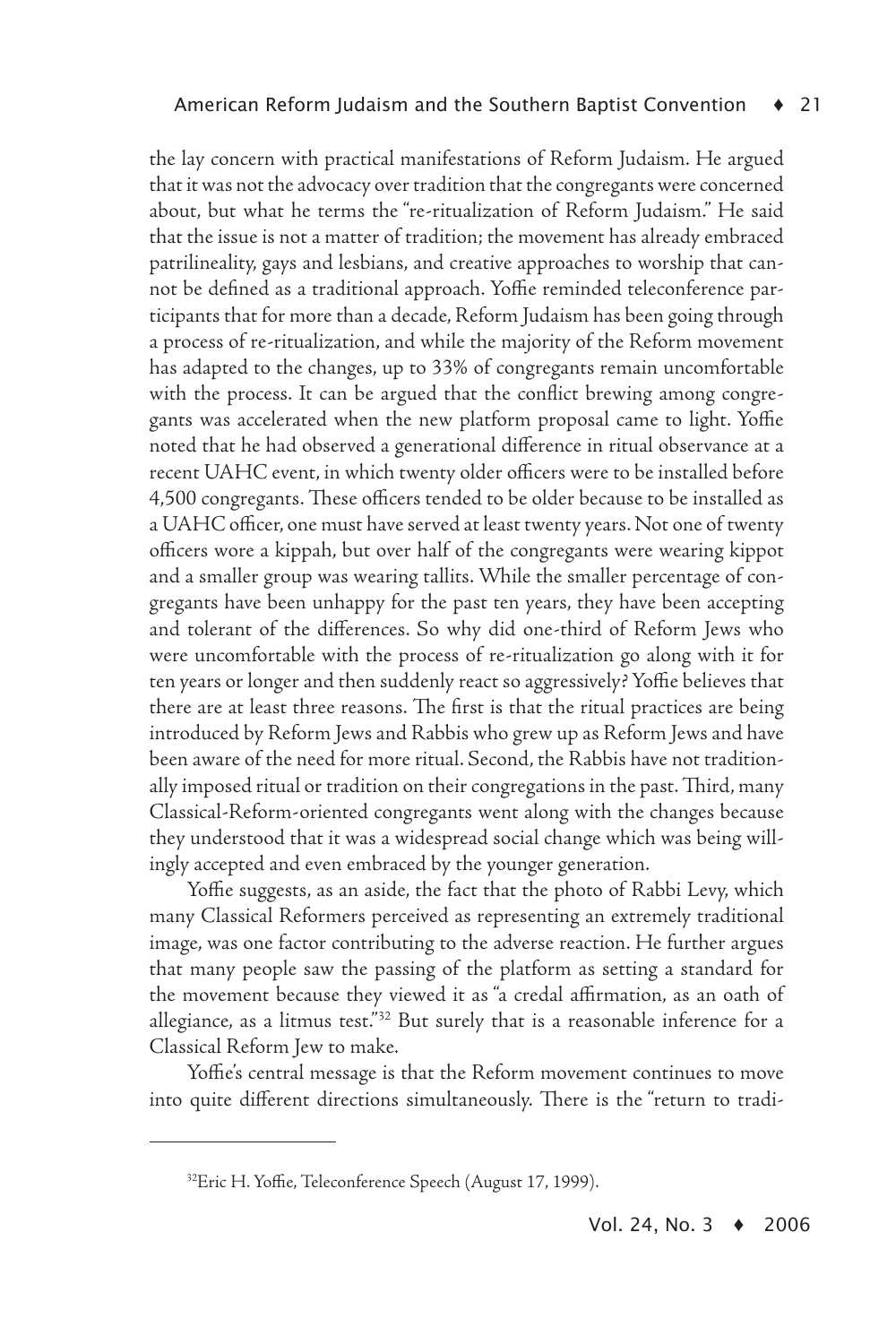tion" and there is at the same time the stretching of boundaries so that the movement is as inclusive as possible. And what is the message? The movement is changing, and re-ritualization of Reform Judaism is a dynamic that accurately reflects the belief structure of many of the congregants on a wide scale. It meets the needs of longtime congregants as well as the new generation of Reform Jews. American Reform Judaism remains inclusive and pluralistic and embraces all in a healthy diversity.

Nevertheless, many Rabbis remain troubled by what they see as an attempt to "spin" the platform to avoid facing the mistakes that the leadership may have made. CCAR President Charles Kroloff states that the platform will be valuable for the congregants, noting that 98% of congregants he met with before the principles were voted on believed it would be a good idea to clarify the meaning and practice of Reform Judaism, and that it would be helpful to congregants to clarify *their* understanding of Reform Judaism. Speaking at the August 17 teleconference, Kroloff praised the platform as an "extraordinary document" providing a tremendous source for study and for personal growth.<sup>33</sup> Kroloff hoped it would bring dialogue to the congregations and stressed that *nothing in the platform is obligatory*. 34 This may be true, but a platform is a statement of what a movement believes and to what it aspires.

# The Need for Theological Clarity

The Reform movement in recent decades has presented a series of bold new policies that have been welcomed by some as groundbreaking and criticized by others as breaking with thousands of years of Jewish tradition and destroying any possibility for Jewish unity. What has not been stressed enough is that most or all of these new policies were not ideologically driven innovations, but rather practical responses to the crisis of Jewish continuity that has been growing since the 1960s. Thus, these innovations were rear-guard actions that attempted to control the amount of damage that might be done to the integrity of the Jewish community. And as practical strategies, they have probably been partially effective. But by the late 1990s, it was becoming increasingly apparent to more and more Reform rabbis that rear-guard actions were not sufficient. Further, it was becoming clear that there was not much room for many more such innovations. Having accepted mixed married couples and gays and lesbians and in some congregations even accepting practicing Christians, it

<sup>&</sup>lt;sup>33</sup>Charles Kroloff, E-mail communication to the author (October 31, 1999). 34Kroloff, Teleconference call (August 17, 1999).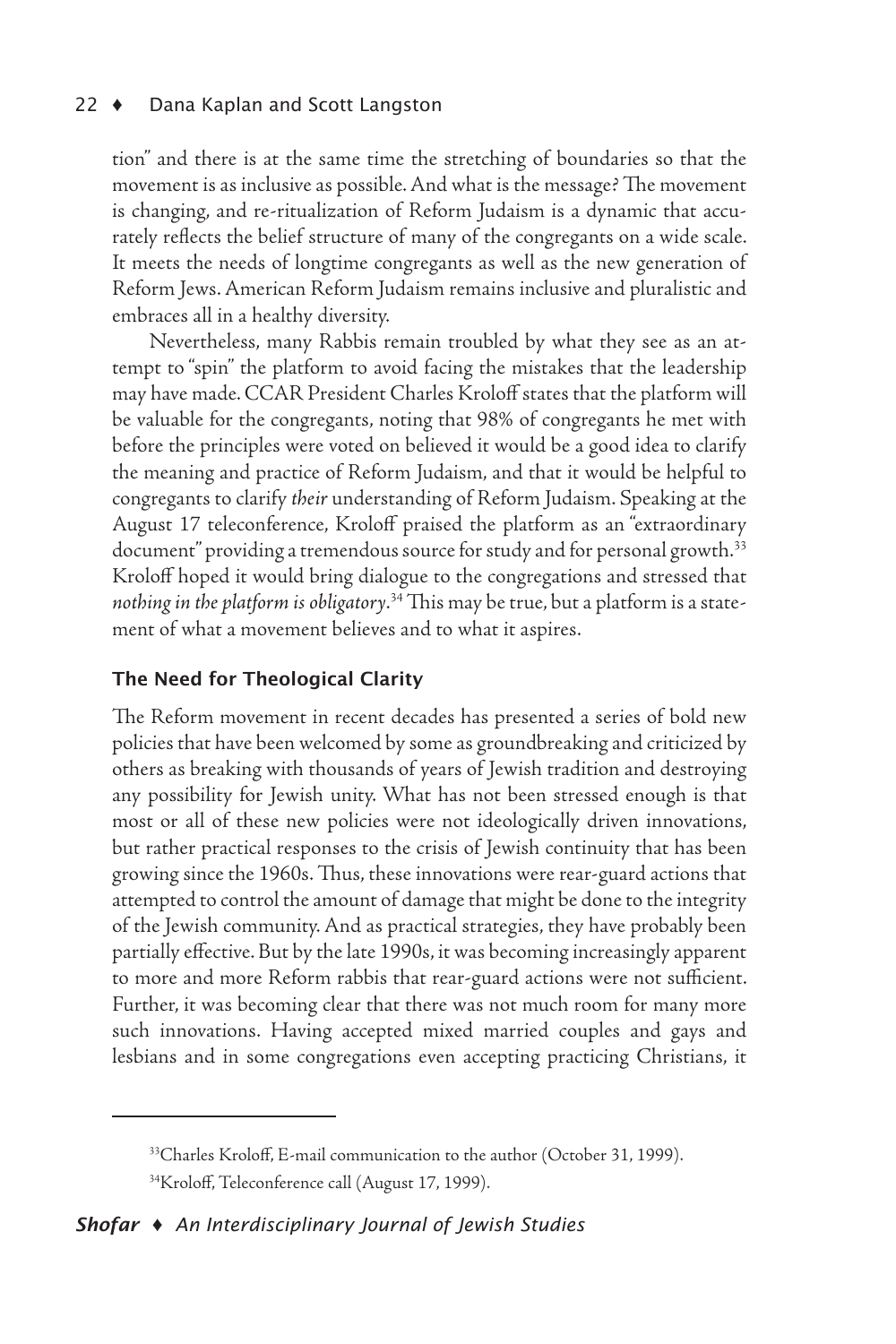would seem that inclusivity had reached its maximum reach and it would be necessary to find a new direction to keep the numbers up. But more than sustaining numbers, many rabbis felt that the Reform movement was in danger of becoming just a community of numbers. Having 700 family units or 900 family units or 1,300 family units may sound impressive. But when many of these congregations draw fifty or fewer people on Friday night and may not have a Saturday morning service in the absence of a bar mitzvah, then it would seem that the level of intensity is so low that those truly interested in an intense spiritual community would need to look elsewhere. The push toward tradition that generated so much publicity may help to attract and retain many young Jews who are looking for something more serious. As Rabbi Leon Morris, the Director of The New York Kollel of HUC-JIR writes:

> Some will argue that a Reform document which mentions kashrut, tallit, tefillin and mikveh would alienate the masses of American Jewry with whom we rabbis are apparently out of touch. But what about all the serious Jews who leave our movement because they were never able to find the kind of religious community Reform claimed to be but never lived up to? . . . For those who do not become rabbis and cantors, there isn't enough the movement offers them. To be sure, there are notable exceptions. But in many instances, Jews who desire a framework for an impassioned engaging liberal Judaism feel frustrated and go elsewhere. What will we offer those who can't accept traditional claims of Revelation but desire to make Judaism the center of their lives? Can we engage the minds of those who insist upon making their own religious decisions but want a religious path of depth and meaning to follow? A Reform Judaism of the 21<sup>st</sup> century needs such people as our laity.35

Rabbis such as Morris feel that perhaps concurrently with the drive for inclusiveness, there is a need for a drive towards greater intensity. This was one of the reasons that so many, perhaps subconsciously, supported a new platform that would be perceived as a dramatic move toward tradition. But for this platform to serve as a source of vitality for the Reform movement, it must be able to present a belief that American Jews can and will embrace. While there is little interest in developing an explicit ideology favoring radical assimilation, neither does the American Jewish community have a clear conception of why it should not allow the natural process of assimilation to proceed. Bernard Susser and Charles Liebman are correct when they say, "Among those who fill synagogues on the High Holy Days, a very significant percentage are there not to pray to a God about whose existence they harbor significant doubts,

<sup>35</sup>Leon Morris, "Not Your Grandfather's Reform Judaism" (unpublished paper).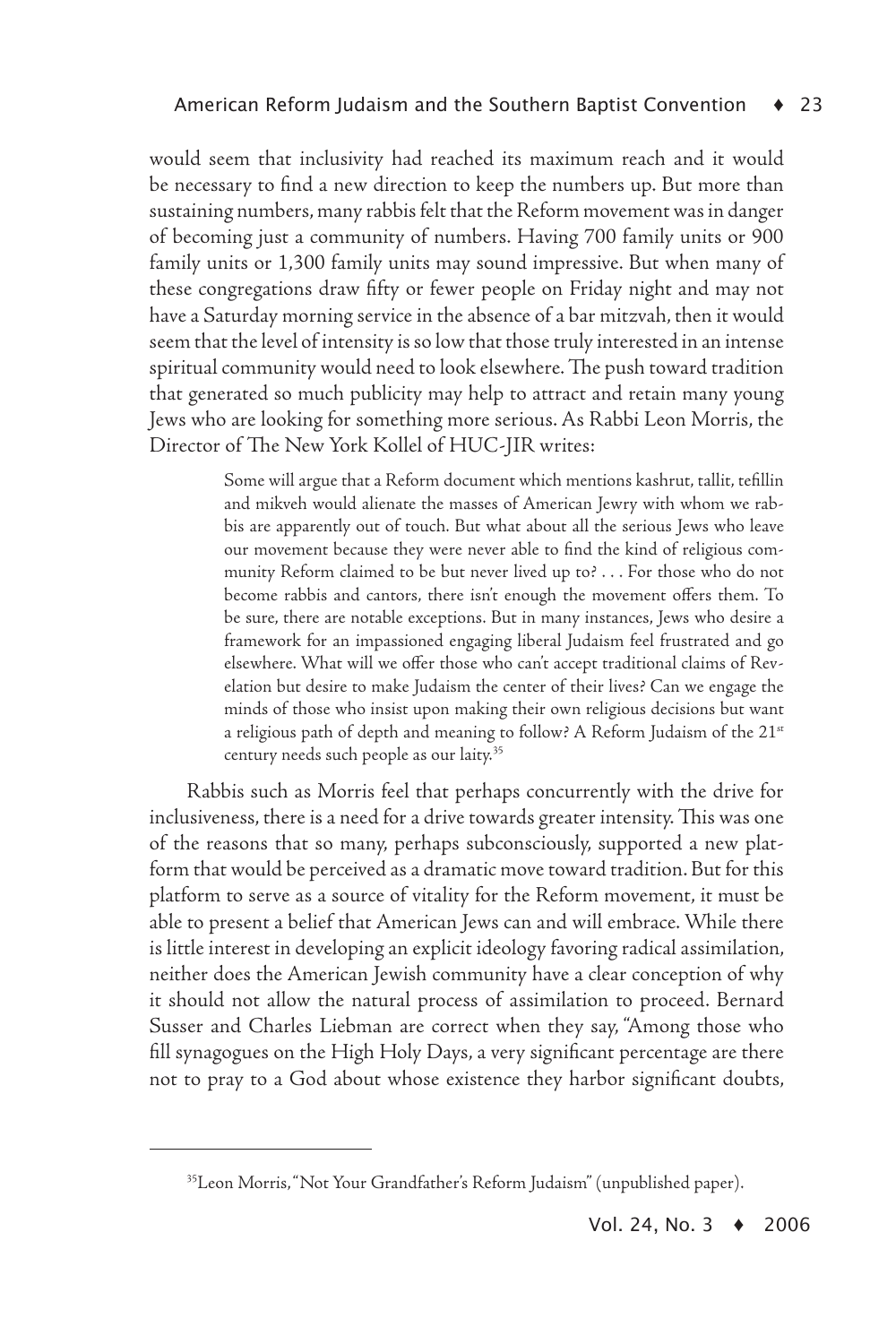but rather in order to identify ethnically, historically, and culturally in the only way they know."36

This is one of the main reasons why American Judaism is having so much trouble. Judaism was the accepted medium in the 1950s Eisenhower years for the expression of Jewish ethnicity. As Jewish ethnicity has faded over the last number of decades, it has become increasingly unclear to the children and grandchildren and now great-grandchildren why they should feel that Judaism is so important. Unfortunately, a platform such as the 1999 Pittsburgh Platform does not begin to come close to presenting a coherent theology that can be taught and then embraced by growing numbers of increasingly secular Reform Jews. While it may well be that the sociological processes pushing Jews in certain directions are strong, and perhaps irresistible, a theologically clearer and stronger platform could provide the basis for a process of clarification that could fuel a true renaissance of Jewish religiosity in the Reform movement.

As it stands, the platform begins with a section on God, stating: "We affirm the reality and unity of God, even as we may differ in our understanding of the divine presence in our lives." Such a vague statement will not provide the theological basis on which the Reform movement can build a sense of religious obligation with a Reform Jew. Without a sense of religious obligation, it will be impossible for people to justify making a strong commitment to ritual observance as a system. Making this theological argument for a commitment to religious acts is essential for breaking what sociologist Rodney Stark describes as the free rider problem, in which many members of a religious organization ride free for the benefits that the organization offers without actively working to produce "religious goods."37 As a result, the Reform synagogue may find that an even greater percentage of congregants begin to ride free, rather than play an active role in the religious, cultural and social lives of the congregation.

# The SBC's Effort to Extend Its Boundaries

Like Reform Judaism, the SBC seeks to be inclusive, although in dramatically different ways. While the SBC defines itself in opposition to society by building barriers and requiring more stringent theological commitment on the part of its members, it also seeks to extend its boundaries and bring under its

<sup>36</sup> Susser and Liebman, *Choosing Survival*, p. 97.

<sup>37</sup>Rodney Stark and Roger Finke, *Acts of Faith: Explaining the Human Side of Religion*  (Berkeley: University of California Press, 2000); Rodney Stark and Charles Y. Glock, *American Piety: The Nature of Religious Commitment* (Berkeley: University of California Press, 1968).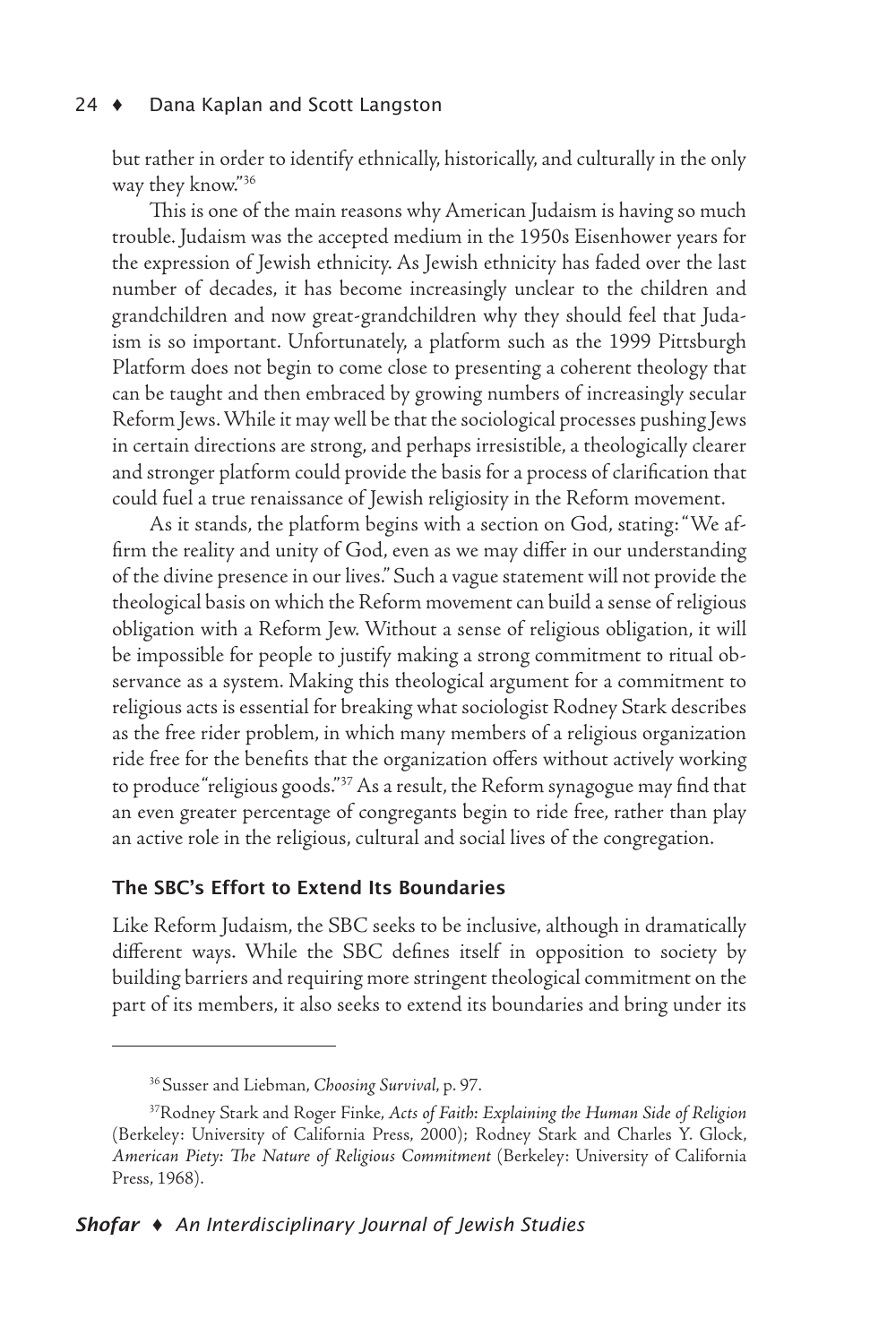sway society as a whole. The SBC does not want to embrace societal diversity, but instead wants to transform society by capturing it and its institutions. So, the SBC wants to embrace society, but only after society conforms to SBC standards. This is not merely a campaign characterized by the proclamation of a message and an invitation to society's members to accept the SBC's vision of society. Rather, it is an aggressive effort to impose its vision upon society. SBC leaders often use the rhetoric of battle, characterizing their struggle as a crisis, and believing themselves and their vision to be the object of an assault. This, in turn, creates both defensive and aggressive responses. War is waged against those who do not conform; attempts are made to influence legislative actions in accordance with the SBC vision. Rather than working to maintain the traditional wall of separation between church and state, the current SBC leadership has directed efforts aimed at reconstructing the wall in a manner that would allow the SBC to implement more aggressively its societal visions while keeping out differing visions. In doing so, it partners with groups of like mind such as the American Center for Law and Justice and the Christian Legal Society's Religious Freedom Advocates. Prayer in public schools is a major emphasis of the SBC leadership, but other issues also are advanced. At the 2002 annual meeting of the SBC, convention messengers passed a resolution calling on the U.S. Senate Judiciary Committee to act upon President Bush's judicial nominations, while commending the President for timely nominations of well-qualified candidates. The SBC also has attempted to influence U.S. policy on the war against terrorism. Richard Land, president of the SBC Ethics and Religious Liberty Commission, wrote President Bush on October 3, 2002, "We believe that your policies concerning the ongoing international terrorist campaign against America are both right and just. Specifically, we believe that your stated policies concerning Saddam Hussein and his headlong pursuit and development of biochemical and nuclear weapons of mass destruction are prudent and fall well within the time-honored criteria of just war theory as developed by Christian theologians in the late fourth and early fifth centuries A.D."38 Land is not unique among religious leaders in speaking for or against the Iraqi war. Numerous religious leaders have debated its morality or immorality. Land's opinions, however, take on added significance in light of the SBC's resolution on terrorism. The resolution asserted that the "only ultimate answer to all forms of terrorism" is the conversion of all people to "salvation through belief in the Lord Jesus Christ." This sentiment in itself is

<sup>&</sup>lt;sup>38</sup>Richard Land, "Land's Letter to Bush," October 3, 2002. Http://www.erlcmedia. com/pr\_2002/LandslettertoBush.html (date visited January 6, 2003).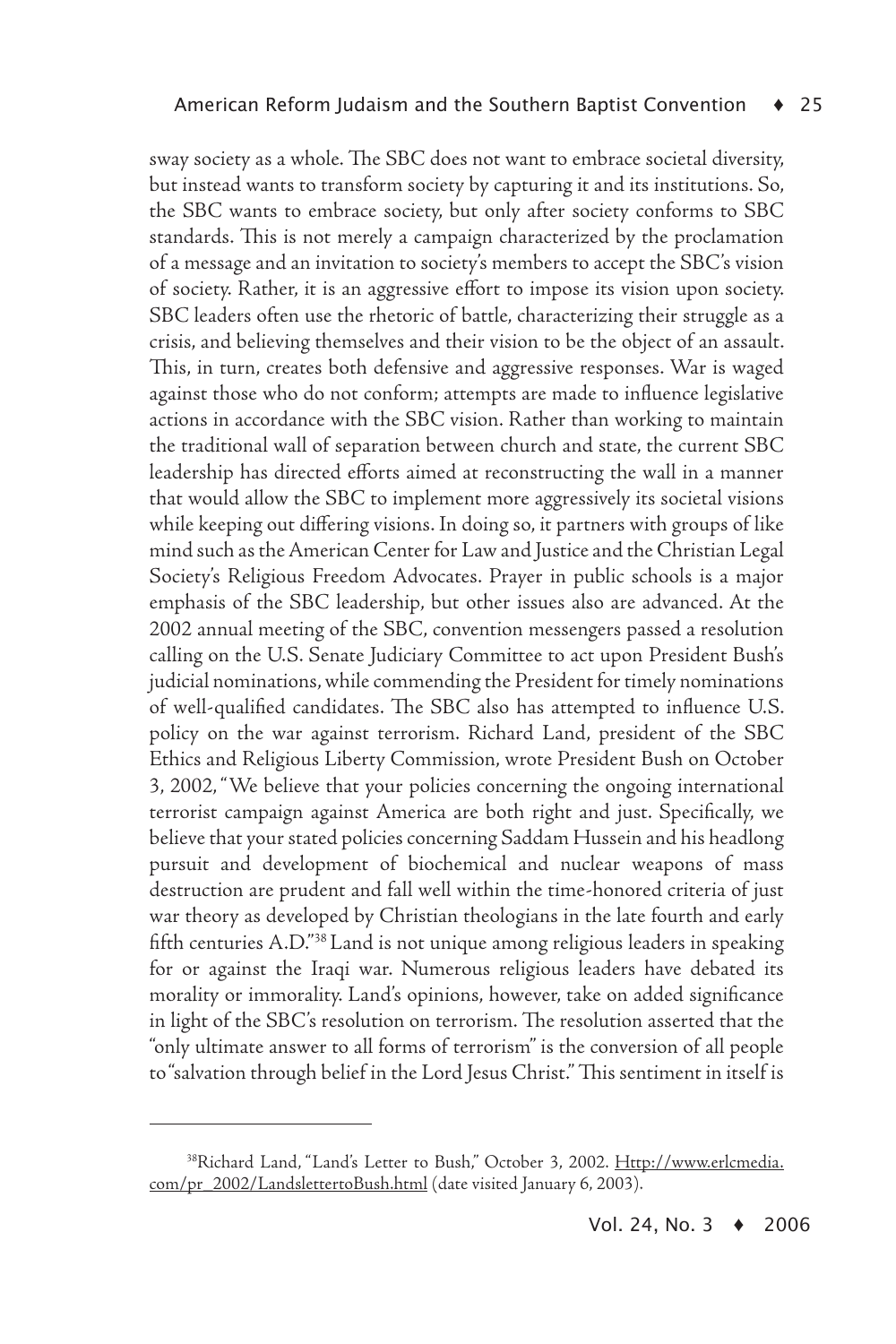not unusual among evangelicals, but given the direction that SBC leaders have taken since 1979, these statements conjure up visions of the linking of state power with a particular sect's goals for society. These assertions, at best, appear imprudent and, at worst, suggest an attempt to spread the SBC vision of society by influencing governmental policy. While not unparalleled in the history of Christianity, this effort has become increasingly aggressive in gaining political power. Indeed, the SBC has launched a website (www.iVoteValues.com) to give guidance on political candidates' views based on the SBC's perception of biblical truth, and has introduced a voter registration campaign designed to influence the 2004 presidential election.

The SBC continues to court legislators and issues invitations to them to speak at SBC functions. President Bush addressed the 2004 SBC annual meeting. Richard Land shared the platform with Alabama Governor Fob James at a Legislative Prayer Luncheon sponsored by the Alabama State Board of Missions on February 4, 1997. At that time, controversy swirled around Roy S. Moore, Circuit Court Judge of Alabama's Etowah County and a Southern Baptist layman. Judge Moore refused to remove from his courtroom a plaque of the Ten Commandments. Calling for a government that would neither sponsor nor censor religion, Land encouraged "religious people" to take their faith into the public arena. He explained, "Those of moral and religious convictions, whatever their faith, have a right to full citizenship in public policy and the public arena." While disavowing government sponsorship of religion, he also did not want government to suppress the right of citizens "to bring their religious convictions and values into the public marketplace." Asserting that the United States faced a moral collapse more dangerous "than ever we faced from the Japanese navy, the German air force or the Soviet missile command," Land contended, "The myth is that we can't legislate morality." In concluding that God gave people government in order to punish those who commit evil and reward those who do right, Land essentially expressed the SBC intention to legislate their vision of society, a vision expressed in part by the BF&M. This means that the SBC and like-minded groups will continue their efforts to overtake society and its institutions. After Land spoke, Governor James indicated that he was willing to call out the National Guard in order to allow Judge Moore to keep his Ten Commandments plaque in place.<sup>39</sup> While Governor James did not represent the SBC, he demonstrates the influence of the SBC in matters of church and state. Furthermore, neither does Judge

<sup>39 &</sup>quot;Judge's Ten Commandments Plaque Remains Focus of Legal Battle," *Baptist Press* (February 11, 1997).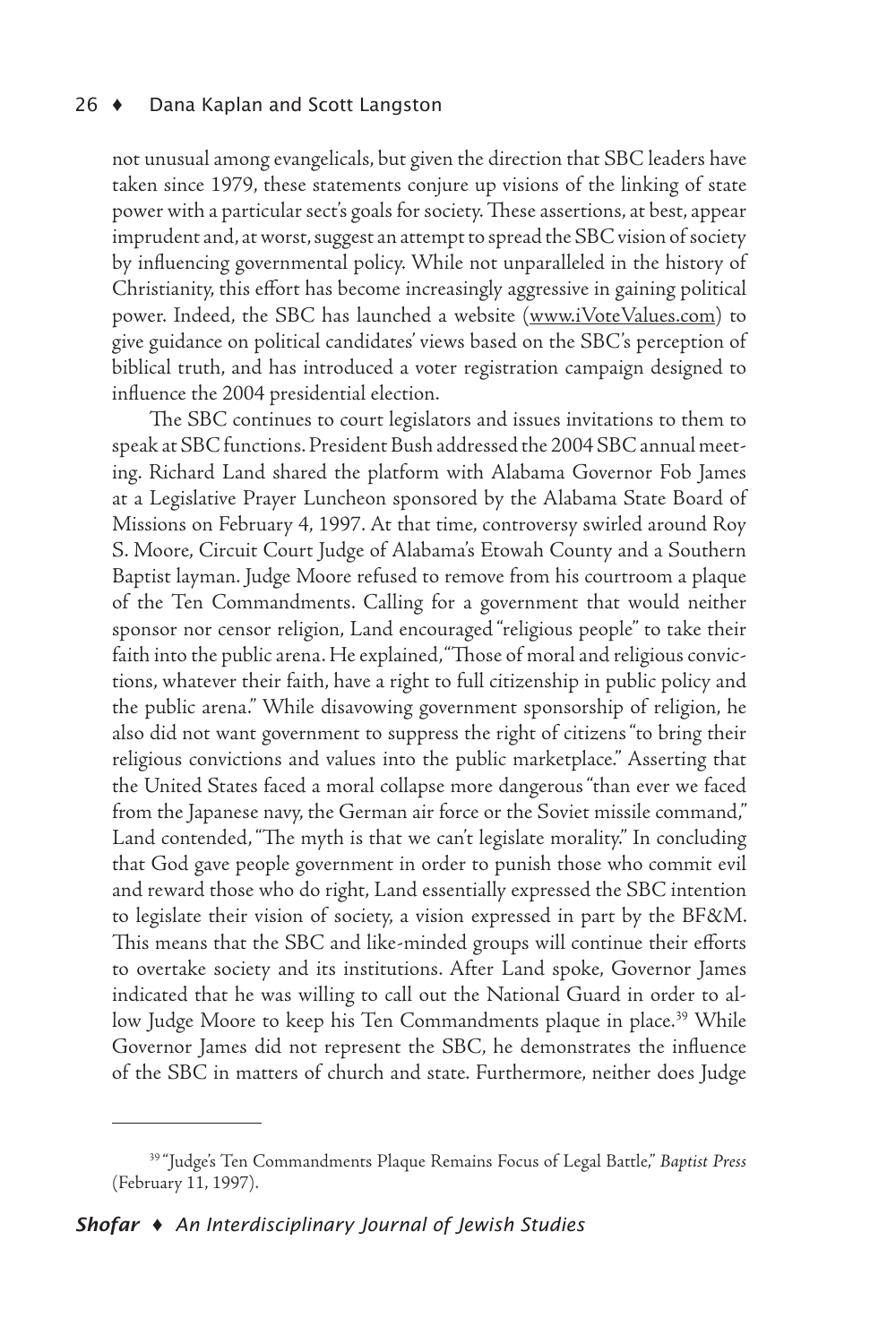Moore officially represent the SBC, but he does represent actions taken by SBC members largely in line with the convention's vision for society. Moore ultimately was elected as Chief Justice of the Alabama Supreme Court, running as the "Ten Commandments Judge." After his election in 2000, Moore moved a two and one-half ton monument of the Ten Commandments into the rotunda of the state judicial building; he was subsequently sued and ordered to remove the monument. When he refused to comply with the judge's order, he was removed from his position as Chief Justice. Moore's explanations for his actions echo the rhetoric of SBC leaders. He contends that posting the Ten Commandments represents a return to the moral foundation of law and to God.40 These comments are reminiscent of Richard Land's remarks at the Alabama State Board of Missions Legislative Prayer Luncheon. Furthermore, Judge Moore was doing what Land had encouraged—taking his faith into the public arena. At the luncheon, Land argued, "Every single moral wrong and injustice in our society has been corrected because people of religious conviction and religious faith have brought their religious convictions into the public arena and insisted there be a change." *Baptist Press* reported that "James also pleaded with Alabama Baptists attending the luncheon to get involved and help impose their morality on the state, especially in areas of education, gambling and child abuse and neglect."41 The SBC leadership fully intends to press its vision of society, in large part reflected in the BF&M, through any means possible.

Such sentiments and efforts are not illogical when one considers the basic belief system of SBC leaders. The BF&M Study Committee issued a statement on May 26, 2000 regarding questions raised about their proposed revisions. In explaining the section dealing with scripture, the committee made the following statement:

> Events in recent years have demonstrated that we needed to clarify that the Bible is not merely the record of God's revelation, but is itself God's revealed Word in written form. With Christians throughout the ages, most Southern Baptists believe in verbal inspiration. The Bible itself teaches that every word of Scripture

<sup>&</sup>lt;sup>40</sup>Roy S. Moore, "Speech by Justice Moore at Monument's Unveiling Ceremony." Appendix C, Glassroth v. Moore; Maddox and Howard v. Moore. Http://www.almd. uscourts.gov/Opinions/appendix%20c.html (date visited January 6, 2003); "Ten Commandments Judge Praised and Panned," *Christianity Today*, Vol. 45, No. 15 (December 3, 2001): 22, 24; "'Ten Commandments Judge' Wins Chief Justice Seat in Alabama," *Baptist Press* (November 8, 2000); "Ala. Justice Defends Religious Display," W*ashington Post (*October 18, 2002).

<sup>41&</sup>quot;Judge's Ten Commandments plaque," *Baptist Press.*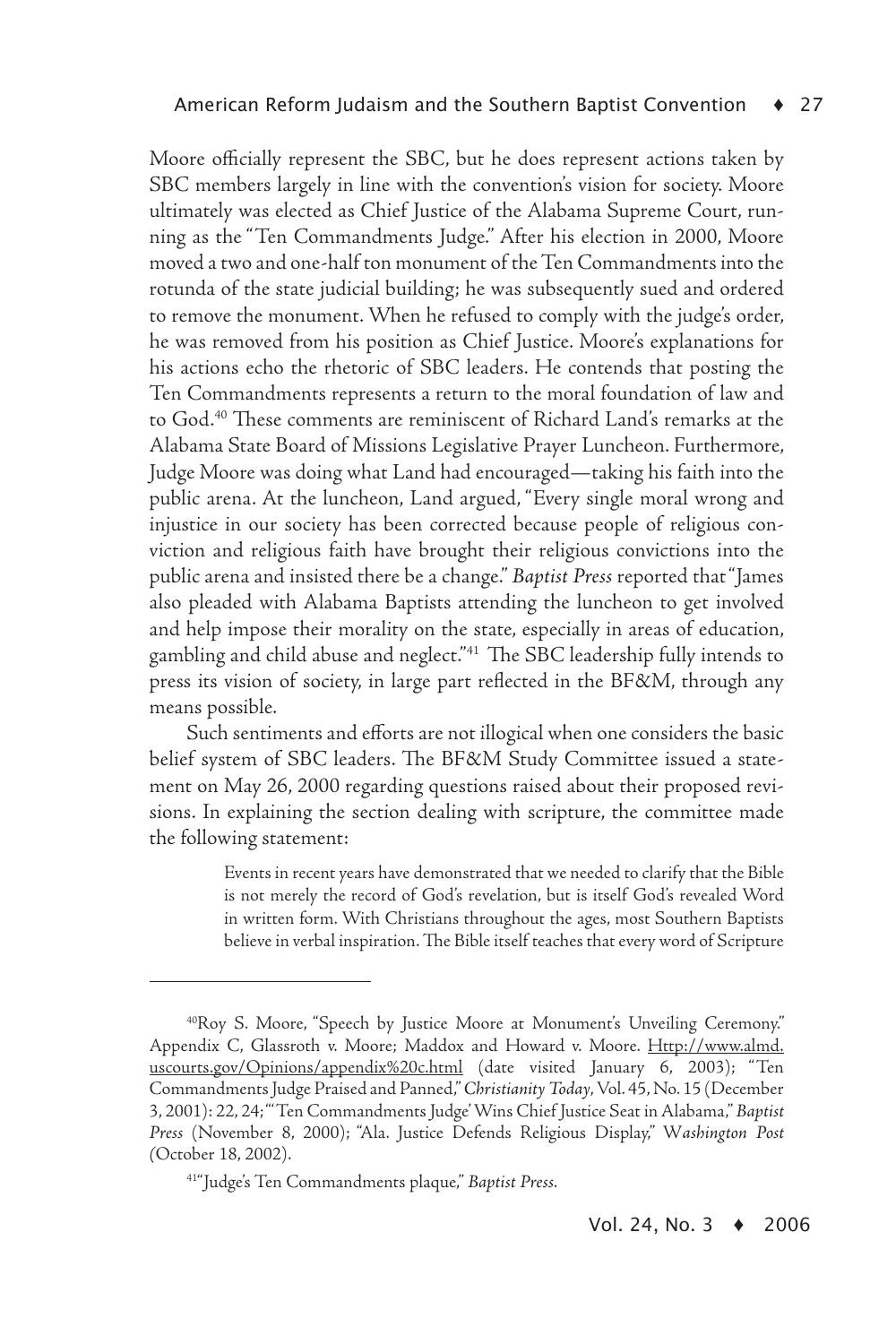was inspired by God, and is therefore completely true and trustworthy [2 Timothy 3:16]. The Bible is inerrant, infallible, and is our sole authority for faith and practice in the Church.42

This understanding results in a hermeneutical system based on the literal interpretation of the Bible according to its plain meaning (at least in the eyes of the interpreter). Once "truths" are gleaned using this process, their implementation expresses devotion to God. This idea is reflected in the comments of recent SBC president Jack Graham after three SBC missionaries were murdered in Yemen on December 30, 2002 at Jibla Baptist Hospital. According to a *New York Times* article, Graham said, "This is not a conflict between religions but a conflict between God and Satan, between good and evil. We want to be sensitive to the political climate. We certainly want to work with governments where our missions have been placed and we don't want to create a political/religious crisis. But as far as the Southern Baptists are concerned, we will continue to express our love for God."43 Thus, SBC leaders view their actions as a struggle between God and Satan, not merely a conflict with differing cultures or religions or belief systems. In this light, the stakes are quite high. Christians, according to SBC leadership, participate in this struggle by faithfully enacting divine principles found in scripture. To do anything else would be an act of infidelity to God. While SBC leaders may appear harsh in their rhetoric and actions, they can speak of loving people because they are attempting to institute God's love (as discerned by them) on earth by eradicating evil and bringing about conformity to God's law. Since implementing God's rule is best for people, they believe they are expressing love by bringing this into being.

When the Bible is read in light of its literal and plain meaning, there remains little or no room for diversity or interpretation concerning the expression of God's society, at least in the minds of SBC leaders. The BF&M guides the SBC in knowing how and what to enact. Anything in opposition to it, therefore, must be changed or eradicated. The BF&M also represents the SBC response to society. It demarcates the boundaries between God's kingdom and Satan's kingdom, and, therefore, is a clear description of the vision not only for the SBC, but also for society. SBC leaders have managed to express their vision in basic and clear terms. They have gained popular support in many

<sup>&</sup>lt;sup>42</sup>Adrian Rogers, "Committee Response to Initial Feedback." <u>Http://www.sbc/net/</u> bfm/bfmfeedback.asp (date visited January 3, 2003).

<sup>43&</sup>quot;With Missionaries Spreading, Muslims' Anger is Following," *New York Times* (December 31, 2002).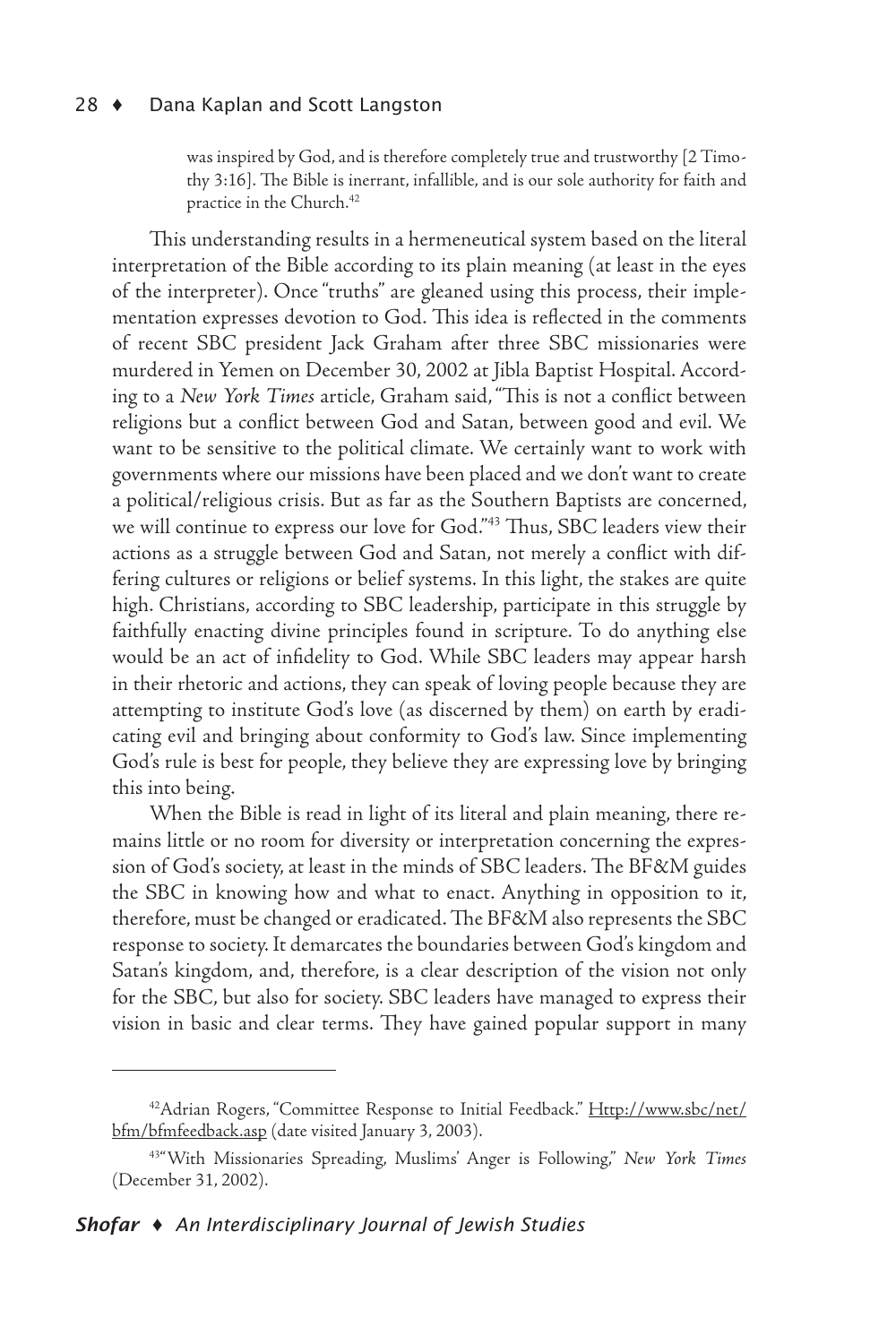churches by equating the BF&M with the Bible and asserting that those who express disagreement with it are opposed to God and the Bible. The course of action then is clear. In the war between God and Satan, these individuals must be converted or driven out of the SBC and ultimately society itself. Failure to do so is tantamount to not loving God. The leadership of the SBC then offers to its constituency protection from the evil influences reflected in modern society; many happily accept it.

It is somewhat ironic that in the SBC's effort to distance itself from modern society by demarcating clear boundaries through the BF&M, it in many ways has accomplished just the opposite. Once one moves past the rhetoric of SBC leaders, one finds a convention that is fractured. SBC leaders have created and nurtured a culture of mistrust, suspicion, and ruthless acts, if necessary, to accomplish their goals. The BF&M has been one of the main weapons used in this venture. This "just war" has not brought peace, but strife along with the wounding and, at times, destruction of people's lives and careers. Politics has increasingly characterized SBC life. This does not reflect much difference from the decaying modern society that SBC leaders so often decry. The SBC, in spite of its status as the largest Protestant denomination in America, has failed to offer or demonstrate an alternative community model that effectively addresses many of the problems plaguing society.

#### Reform Judaism's Efforts to Set Limits and Stretch Boundaries

Setting limits and stretching boundaries seems like a dichotomy of ideas, but that is exactly what the Reform movement is attempting to do. It is trying to establish what kind of religious identity boundaries it should incorporate, without compromising another strong hallmark of Reform Judaism: inclusivity. Inclusivity has become the buzzword in the Reform movement. Almost every Reform congregation stresses its commitment to this concept. The feeling is widespread that for congregations to thrive in the new century, it is essential that they be open to all, including intermarrieds, gays and lesbians, Jews by choice, the unaffiliated, and so forth. Being inclusive implies accepting all while remaining non-judgmental. While it may seem obvious to many readers that any religious tradition must be by definition judgmental, American Jews have so merged American liberal values into their Jewish identity that many would not accept this viewpoint. Sylvia Barack Fishman has argued that a process of "coalescence" has occurred, in which the ethnic identity construction of American Jews has become increasingly fluid. As a consequence, American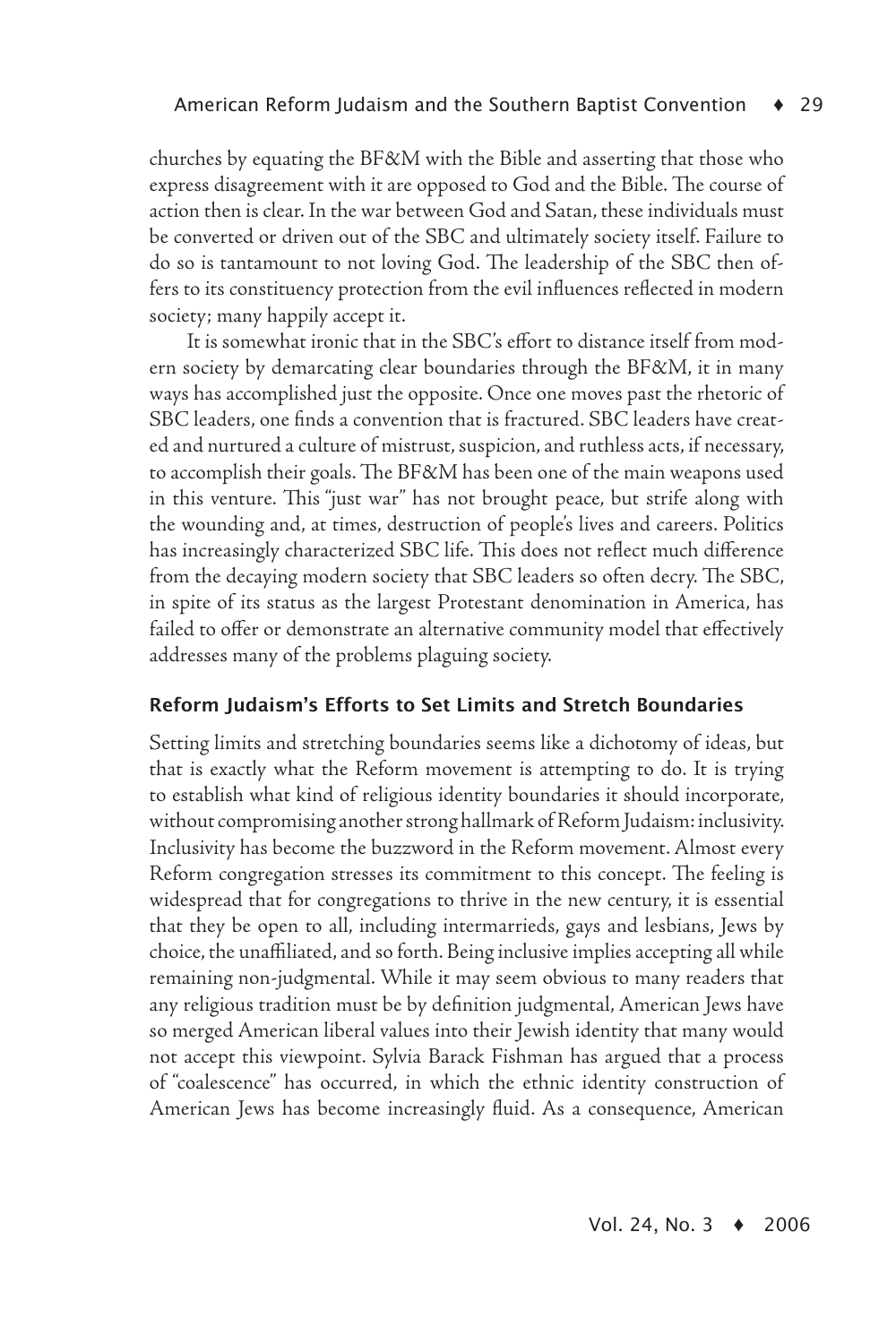Jews are no longer aware of the former dissonance between Judaic values and American liberal expectations.44

For intermarried couples and their children, the Reform movement is the foremost choice for worship and other activities because it is the only large non-halachic American Jewish denomination that can accept such families as they are. Under traditional Jewish law, intermarried families would have to become Jewish and follow the dictates of *halacha*. However, there has not been a standardized Reform response to the results of the 1990 NJPS, where it was found that 52% of all American Jews from 1985 to 1990 had married non-Jews who had not converted. Several decades ago the Reform rabbinate and laity had generally accepted the principle of patrilineal descent, which means that children of a Jewish father can be considered Jewish. Under *halacha*, only children born of a Jewish mother can be considered Jewish. So strong was the idea of patrilineal descent in the Reform movement, it adopted in 1983 its resolution known as *The Status of Children of Mixed Marriages*, also known as the patrilineal descent resolution.<sup>45</sup> This CCAR resolution provided the basis for incorporation of intermarried couples into the Reform Jewish community, since its wording stressed that if one parent were Jewish, the child is "under presumption of Jewish descent."46 Liberal and conservative Reform Jews have found this resolution satisfactory, since it has expanded the boundaries of who can be considered Jewish in an intermarried situation. The added wording requiring the children of intermarried parents to be raised as Jews is a new concept, adopted for the purposes of this resolution, but it firms up the parameters under which such a child can be considered Jewish, even though this requirement is not found in *halacha*. Under *halacha* a Jewish child does not have to be raised as Jewish, but under the Reform resolution, this is an essential component of the child's status. The resolution brought equality to the status of both the father and mother regardless of who is Jewish. Since it was adopted, the resolution has generally been well received as a necessary and predictable move for effective outreach.47

<sup>44</sup>Sylvia Barack Fishman, *Jewish Life and American Culture (*Albany: State University of New York Press, 2000).

<sup>45</sup>CCAR, *The Status of Children of Mixed Marriages* (also known as The Patrilineal Resolution), 19th paragraph of resolution (March 15, 1983).

<sup>46</sup>CCAR, *Status of Children*.

<sup>47</sup>Eric H. Yoffie, "The Importance of Outreach in Maintaining Reform's Autonomy, Diversity, and Pluralism" (2000), in Dana Evan Kaplan, ed., *Contemporary Debates in American Reform Judaism: Conflicting Visions* (New York and London: Routledge, 2001).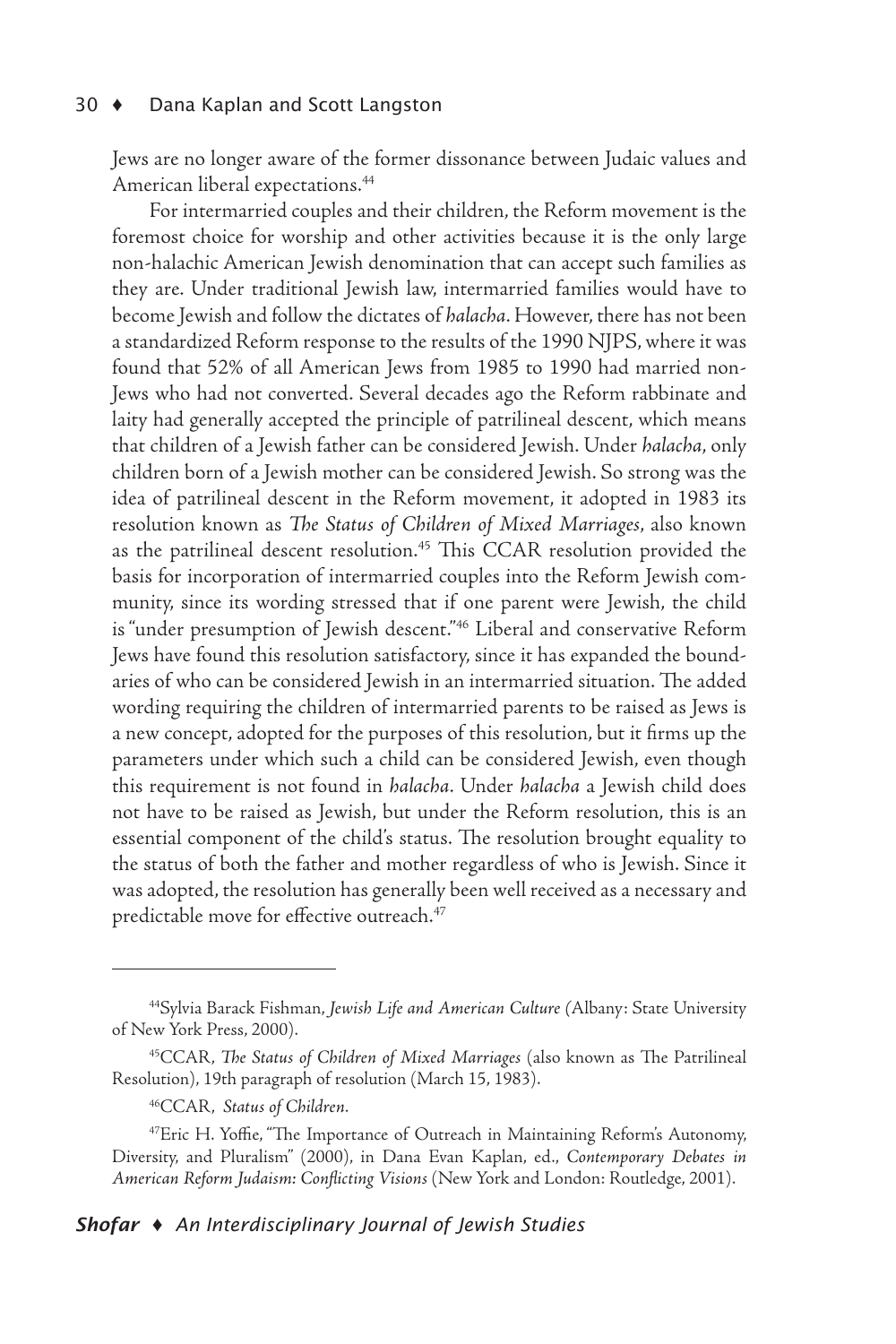# American Reform Judaism and the Southern Baptist Convention ♦ 31

A high percentage of younger couples in most Reform synagogues are intermarried now, and many of the non-Jewish spouses have not converted to Judaism. The complete dynamics of having such couples actively or inactively participating in the synagogue have yet to be revealed, but in many congregations these couples are exceptionally active. This has become a positive trend in Reform synagogues across the country, but it has brought questions and concerns with it. Because of these concerns, the Reform movement has tried to guide congregations that might be struggling with issues relating to the integration of substantial numbers of non-Jews into their congregations. In 1990 the UAHC published a guide for Reform synagogues, entitled *Defining the Role of the Non-Jew in the Synagogue: A Resource for Congregations,*48 in its effort to apprise congregations of some of the implications of this new trend. In the early years of this development, most intermarried couples who joined the synagogues were involved in Judaism as a religious practice. In recent years, however, this has changed to some degree, since many non-Jewish spouses have decided not to convert to Judaism, and the congregation is left with questions on how to deal with issues of ritual practice in the synagogue. Although different schools of thought have become apparent during this time, the important principles of inclusivity and autonomy have allowed each congregation to decide its own policy concerning what ritual practices can be performed by unconverted gentiles. Other questions, however, have arisen. Can they be full congregants in their own right, or do they have to be part of the membership unit with their spouse and children? Can they participate in a *Shabbat* service, and if so, how much can they participate? Can they sit on the board of directors? Can they teach in the synagogue?

# Reform Judaism Today in the Individualistic American Society

Although there are many challenges the Reform movement must address in the coming years, there is one central question that must be asked: Can liberal Judaism thrive in an individualistic society? Because of the basic nature of the liberal American society, volunteeristic options abound, and most Reform congregations find themselves in a situation where *Shabbat* services are attended by small numbers of its congregants on any given Friday night*.*  Worse, the vast majority of the membership ignores educational programs produced in many Reform synagogues. The small numbers are accepted as the norm in most congregations, and it is seen as concrete evidence that Reform

<sup>48</sup>UAHC, *Defining the Role of the Non-Jew in the Synagogue: A Resource for Congregations* (New York: UAHC Press, 1990).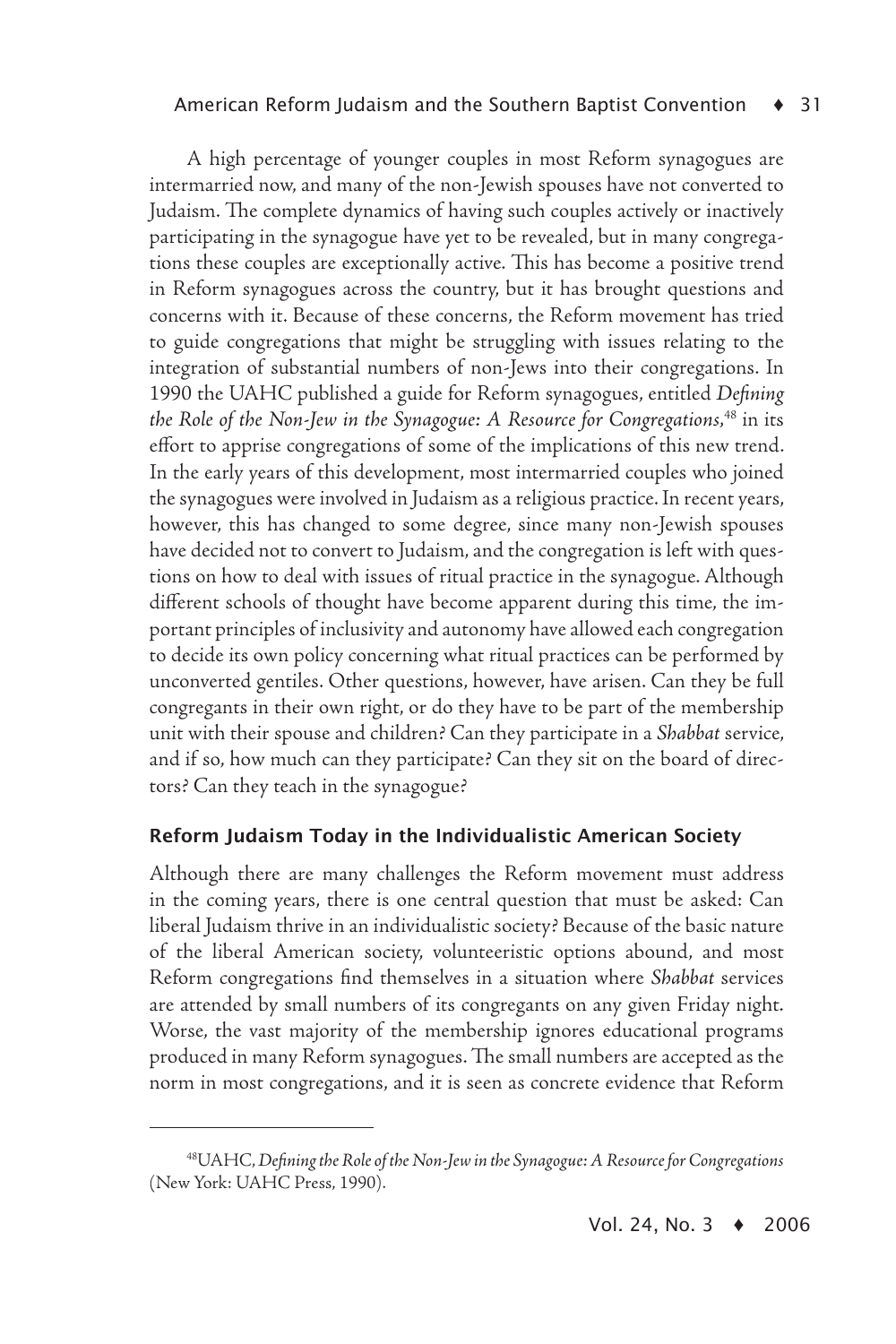Jews do not consider synagogue attendance obligatory in any way. This is true in some American Orthodox congregation as well, but American Jewry cannot continue to construe this behavior as normative religious behavior and still be able to perpetuate a vibrant Jewish communal life. While on the surface it may seem that with the autonomous features of the Reform movement, congregants have the right to forgo *Shabbat* services—and they do as an inherent right as Reform Jews—but in the end, the spiritual health of the congregation will suffer.

Simultaneously with the issue of fewer congregants involved in congregational life is the perceived impression that the status and influence of the Reform rabbinate is lower than it was during the preceding decades. While the theological focus of the movement has ebbed, the therapeutic benefits of one's congregational membership have grown. While the Reform movement has seen its membership numbers growing, it has made a lateral move from that of a theological house to a social service agency for its congregants. Since the focus of the Reform synagogue is no longer primarily theological, it is at risk of losing its membership whenever social trends change. Even though within certain areas of the Reform movement there is much religious energy at work, apathy among many congregants continues not only to tear down the health of most Reform synagogues, but also leads to alienation and disaffiliation among those whose interest in Judaism has moved into a more pragmatic phase of a Jewish civil religion.

Most American Reform Jews today grew up in the 1950s through the 1970s, and a Jewish civil religion more appropriately fits their needs. Jonathan Woocher applied the concept of civil religion to American Judaism, and wrote that American civil Judaism affirms seven major tenets in Judaism: (1) The unity of the Jewish people, (2) Jewish mutual responsibility, (3) The importance of Jewish survival in a threatening world, (4) The centrality of the State of Israel, (5) The enduring value of Jewish tradition, (6) The importance of charity and social justice, and (7) The importance of American-ness.<sup>49</sup> But even an American civil religion cannot be sustained in the face of apathy, and as American society changes, so has it.<sup>50</sup> An American Jewish civil religion cannot be used as the sole basis for Jewish identity because of its inherent

<sup>49</sup>Jonathan S. Woocher, *The Civil Religion of American Jews* (Bloomington: Indiana University Press,1986), pp. 63–103.

<sup>50</sup>Jonathan S. Woocher, "Spirituality and the Civil Religion," in E. Abrams and D. G. Dalin, eds., *Secularism, Spirituality, and the Future of American Jewry* (Washington, DC: Ethics and Public Policy Center, 1999), p. 21.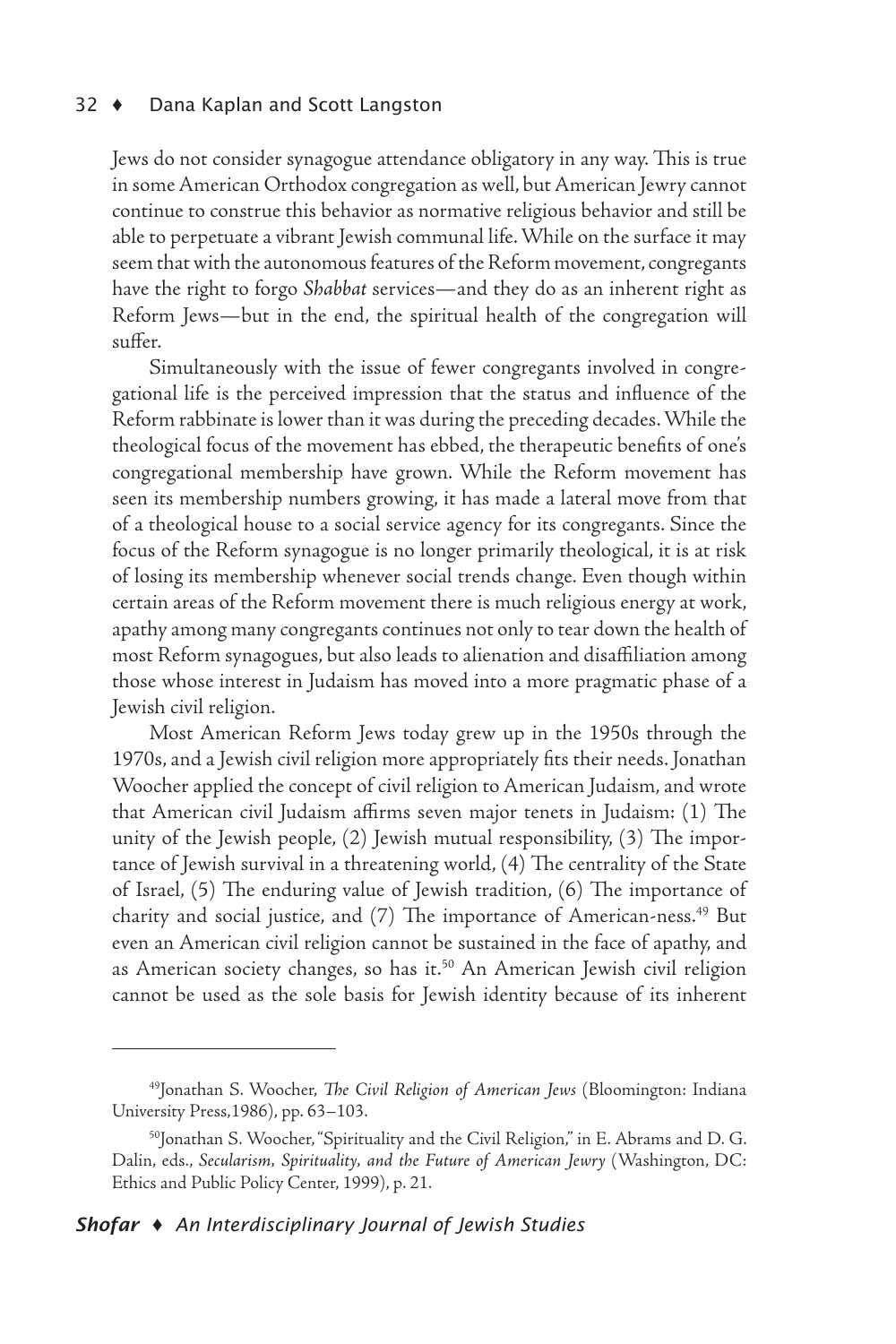distance from Jewish tradition, and it is difficult to pass on such an identity to succeeding generations.<sup>51</sup> Many younger Reform Jews are not compelled to attach themselves to the ideas of the civil religion. Indeed, why should they? Even though many young Jews have come from families of mixed loyalties, traditional and non-traditional, these traditions have been left behind in the ensuing decades, and they now have less commitment to continue with their families' historical connections.

Replacing this historical loyalty is a new "spirituality"—rather than a religiosity—and many American Jews today pursue this for the existential meaning they find in it.<sup>52</sup> Many believe that their synagogues have not adequately nurtured their spiritual lives, that their leaders have hoped instead that religious commitment to one's historical faith would be sufficient. As a consequence, many American Jews are "bored" with their *Shabbat* services and flatly uninterested in becoming involved in other synagogue activities.<sup>53</sup> Other Reform Jews, however, are hoping their synagogues will assist them in rediscovering the Jewish ethnic identity they seek, and the Reform movement is trying to fill the void of both of these types of congregants. Nevertheless there seems to be more of a focus on meeting the needs of the spiritual seeker, rather than the ethnic identifier. And there is a perception that a void exists in providing spiritually satisfying religious messages and experiences that could fulfill the searcher of religious truth. To fill this void, the UAHC is providing workshops such as those presented recently at the UAHC Biennial Conference held in December 1999 at Orlando, Florida. The workshops most heavily attended were those with the following titles: "God and Theology", "Reform Worship in the 21st Century", and "Can We Pray What We Don't Believe?"54

# Conclusion

The approved Pittsburgh Platform was the result of a long and open process carried out in a liberal movement that has an acute appreciation for the importance of transparency and active consultation with its various constituencies. This openness is a tremendous asset for the Reform movement,

<sup>51</sup>Susser and Liebman, *Choosing Survival*, pp. 61–89.

<sup>52</sup>W. C. Roof, *A Generation of Seekers: The Spiritual Journeys of the Baby Boom Generation* (New York: HarperCollins Publishers, 1994).

<sup>53</sup>M. Goldberg, *Why Should Jews Survive? Looking Past the Holocaust Toward a Jewish Future* (New York and Oxford: Oxford University Press, 1995), pp. 136–141.

<sup>54</sup>D. N. Cohen, "Balancing Acts," *The Jewish Journal* (December 31, 1999): 14.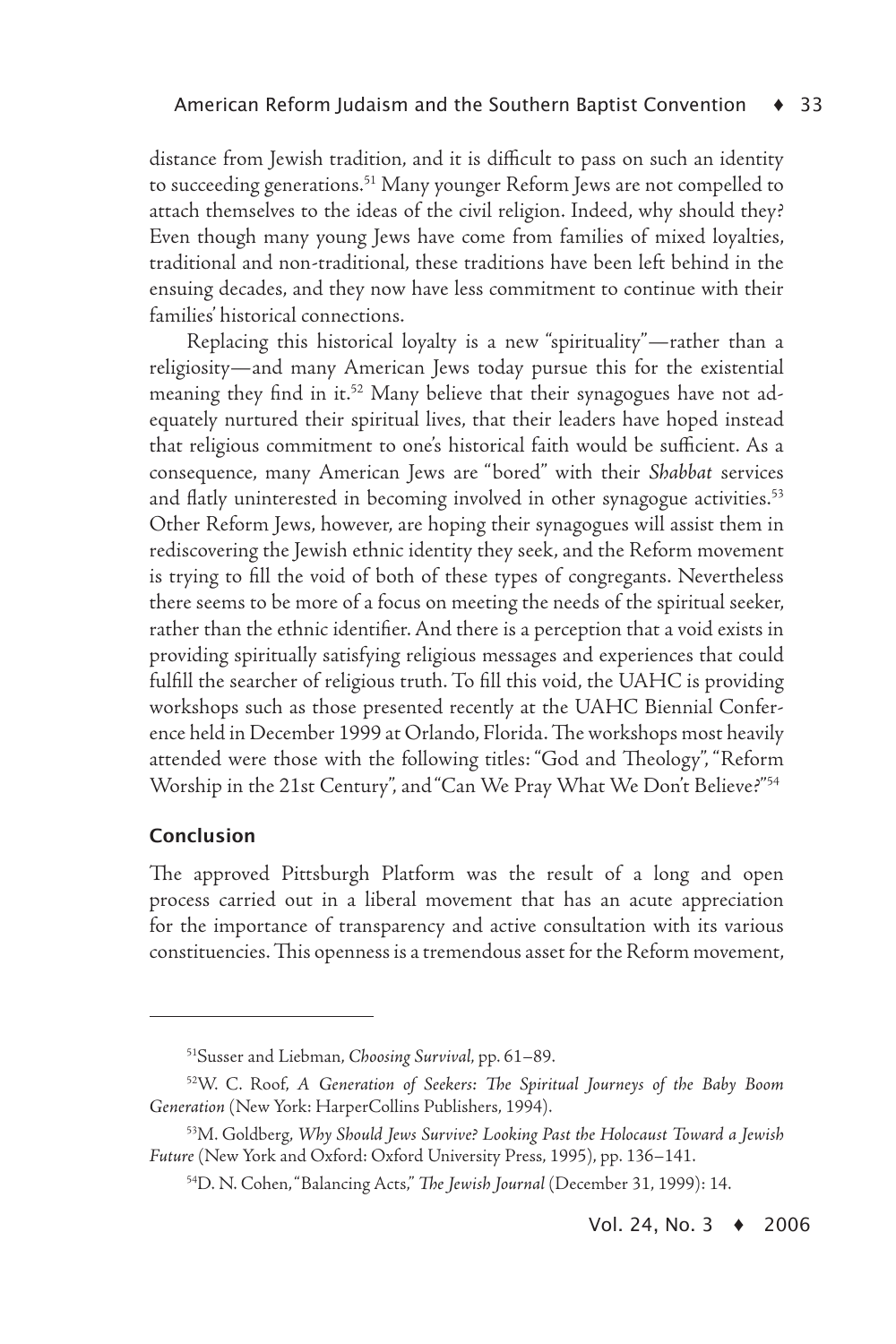but it also makes it virtually impossible to create a document that is strong and unequivocal in both its theology and its approach to ritual behavior. The American Jewish community has become splintered into two main religious factions, orthodox and non-orthodox. In the midst of this the Reform movement continues to forge ahead in its quest to provide Judaic teachings that will not only nurture the souls of its laity, but also provide structure within a formidable individualistic society, so that a viable religious alternative can be preserved for generations to come in a continuously changing world. The Reform Jewish community commonly uses autonomy as its final arbiter in any discussion of social matters, and popular words in use that substantiate this difference are pluralism, egalitarianism, feminism, and inclusiveness.<sup>55</sup>

American cultural norms continue to influence American Jews, and this contributes to the ongoing acculturation and assimilation that have contributed so heavily to the paralyzing apathy among American Jews.<sup>56</sup> With the adoption of *A Statement of Principles for Reform Judaism*, the Reform movement has shown that it is determined to continue to search for solutions for the widespread apathy. From an ideological point of view it remains religiously important to study and practice Judaic tradition. To continue with the Classical Reform tradition is not a genuine expression of Judaism for today's Reform Jews, nor is it spiritually fulfilling for those who need more substance in their lives if their lives are to have authentic meaning.

In pondering whether or not liberal Judaism can thrive in an individualistic society, the same question can be asked regarding the alternative embodied in the SBC. Can fundamentalist Christianity thrive in an individualistic society? The SBC experience would suggest that developing a clear sense of identity and drawing strong lines of distinction are not in themselves adequate responses. Merely developing statements or platforms of faith will not make ailing institutions healthy. The SBC has adopted a model designed to purge anyone who does not adhere to its vision; it uses the BF&M as its sword. This model leaves no room for error since actions taken under its direction are irreversible; once people's lives and careers are injured or destroyed, the damage cannot be undone. Unless those administering this model make no mistakes either in the interpretation or application of scripture (an attitude which as-

<sup>55</sup>E. M. Umansky, "Feminism and American Reform Judaism," in R. M. Seltzer and N. J. Cohen, eds., *The Americanization of the Jews* (New York: New York University Press, 1995), pp. 267–283.

<sup>56</sup>S. C. Heilman, *Portrait of American Jews* (Seattle: University of Washington Press, 1995).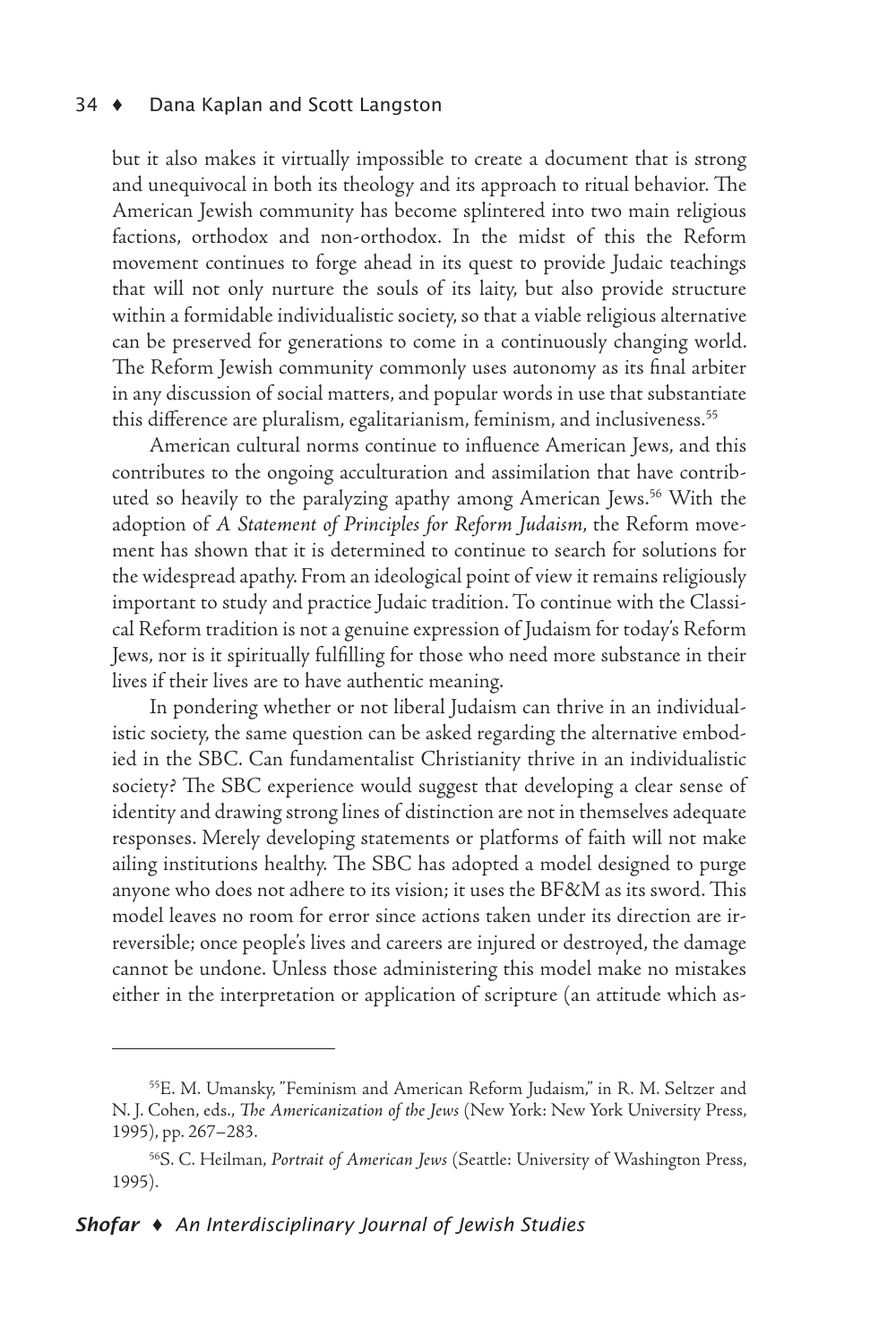sumes there is only one correct interpretation/application), it may not prove to be the best choice for relating to a diverse society.

Perhaps the time has come to rethink the role of confessions in religious organizations. Perhaps a new model should be developed. Something along the lines of Supreme Court decisions might be beneficial. The court decides cases by voting, and the majority opinion is explained. At the same time, dissenting opinions often accompany the decision. Would the attaching of a dissenting opinion to the Pittsburgh Platform or the BF&M allow for those with diverse opinions to remain within each organization without being disenfranchised? Perhaps it would provide enough flexibility for each organization to make clear statements regarding the direction it is heading, while recognizing and encouraging legitimate points of discussion and debate arising from a diverse constituency.

# Additional Reading

- Abrams, E. *Faith or Fear: How Jews Can Survive in a Christian America,* New York, The Free Press, 1997.
- Danziger, H. K. "Between You and Me," *Temple Israel of Memphis Voice.* Midsummer 1999: 1.
- Davidson, D. "The UAHC Board Comments," *Reform Judaism,* Spring 1999: 17.
- Dershowitz, A. M. *The Vanishing American Jew: In Search of Jewish Identity for the Next Century*. New York, Touchstone, 1997.
- Diner, H. R. *A Time for Gathering: The Second Migration 1820–1880*. Baltimore and London: The Johns Hopkins University Press, 1992, pp. 49–56.
- Elliott, Ralph. *The Message of Genesis*. Nashville: Broadman Press, 1961.
- Fletcher, Jessie C. *The Southern Baptist Convention: A Sesquicentennial History*. Nashville: Broadman & Holman, 1994.
- Goldscheider, C. "Measuring the Quality of American Jewish Life." In D. M. Gordis and D. P. Gary, eds., *American Jewry; Portrait and Prognosis*. West Orange, NJ, Behrman House, 1997, pp. 31–47.
- Greenberg, I. "For Whom the Shofar Blows." *The Jerusalem Report*, September 12, 1991: 60.
- Hobbs, Herschel H. *The Baptist Faith and Message*. Nashville: Convention Press, 1971.
- Levy, R. N. "Ten Principles of Reform Judaism." *Reform Judaism*, Winter 1998.